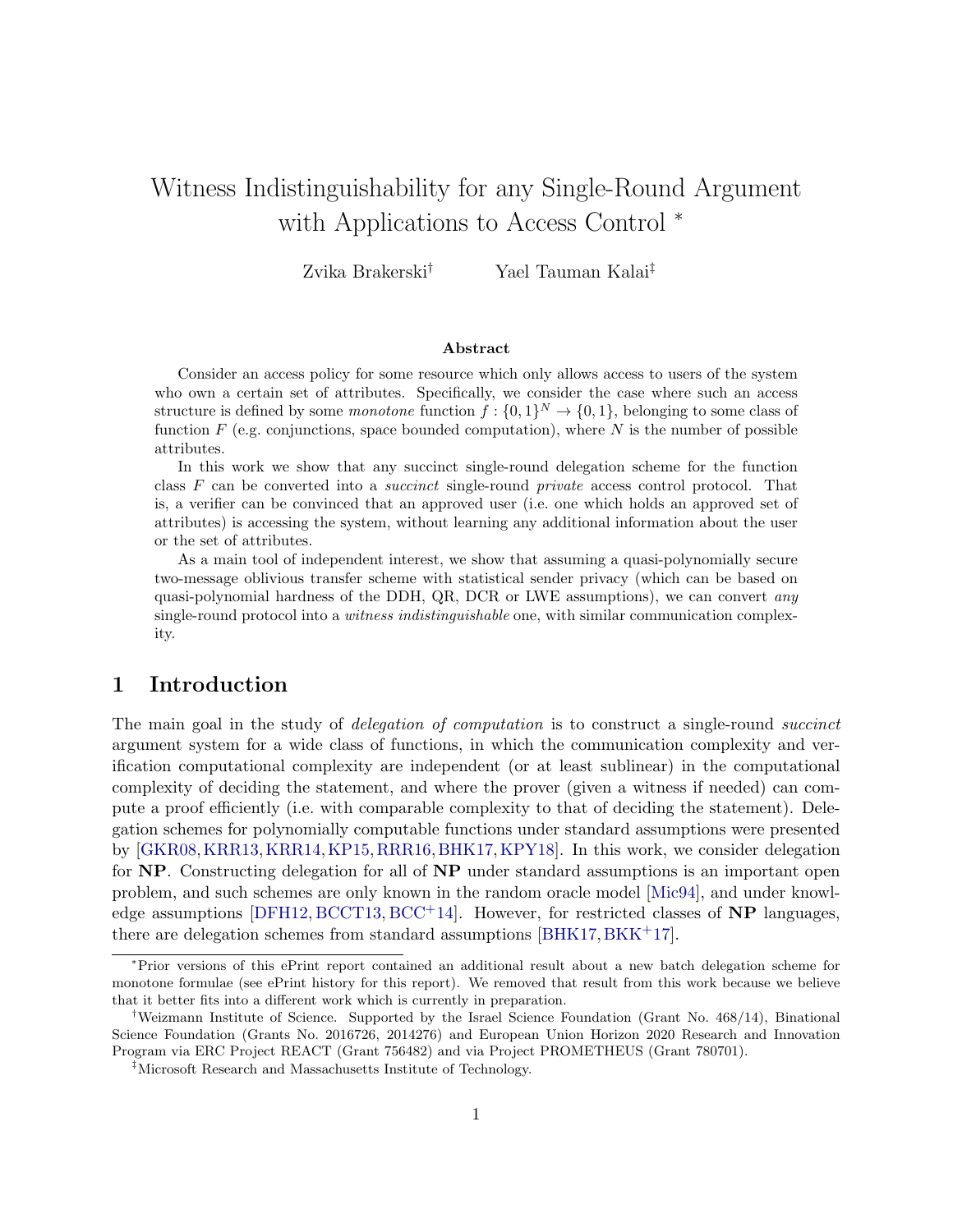When delegating an NP statement, the prover needs to hold a witness that allows to decide the statement. In such a case a natural question is whether the privacy of the witness is preserved by the delegation scheme. In this work we show a general transformation that translates any delegation scheme into a witness indistinguishable one, without blowing up the communication by much. We then apply this transformation to known delegation schemes based on standard assumptions, and construct an object that we call "succinct access control scheme". These objects allow a master authority to distribute credentials of attributes to parties, in a way that will allow them to provide a succinct proof that the credentials that they hold satisfy a predicate, without revealing the credentials or their identity.

### 1.1 Our Witness Indistinguishability Transformation

We show a *generic transformation* that converts any single-round (2-message) delegation scheme into one that is also witness indistinguishable (WI), without blowing up the communication complexity. This transformation relies on the existence of a quasi-poly secure OT scheme, which can be based on the quasi-polynomial hardness of the DDH, QR, Paillier's decisional composite residuosity assumption (DCR) and recently also the Learning with Errors assumption (LWE). The communication complexity and verifier complexity remain unchanged up to  $poly(\lambda)$  factors. This transformation relies on a recent 2-message strong WI protocol in the delayed input setting, proposed by [\[JKKR17\]](#page-23-6). (In this work we achieve computational WI, but we believe it may be possible to achieve statistical witness indistinguishability using the results and techniques of [\[KKS18\]](#page-23-7).) See details in Section [1.3](#page-2-0) and Section [2.](#page-4-0)

It should be noted that the high level approach of executing a delegation scheme homomorphically in order to achieve privacy for the witness can be traced back to prior works, e.g.  $[BBK^+16]$  $[BBK^+16]$ . However, our result statement and analysis are different from what is done in prior works.

#### <span id="page-1-0"></span>1.2 Application: Succinct Single-Round Access Control

By applying our WI transformation to a class of succinct single-round argument systems in the literature, that we call "batch NP families", we get a succinct single-round witness indistinguishable argument system that allows a user to prove that they contain a set of attributes that satisfies a given monotone access structure. We call this "a succinct access control scheme". We start by explaining what delegation for batch NP family is, and proceed with our construction.

Delegation for Batch NP Families. The work of [\[BHK17\]](#page-22-0) considered a special setting of delegation for NP languages. They considered a conjunction (AND function) of a number of "small' NP statements, and showed a delegation protocol whose communication complexity scaled with the witness length of a small statement, rather than a concatenation of the witnesses. We can consider an extension of this paradigm, replacing the conjunction with other classes of functions. Note that this only makes sense for monotone functions, since a prover can always claim not to have a witness for a specific small instance.

Formally, our batch NP families will be characterized by a family of monotone functions F. The statements to be proven will be characterized by a collection of instances  $x_1, \ldots, x_N$  respective to a language L, and a monotone function (i.e. without negation gates)  $f: \{0,1\}^N \to \{0,1\}$  in F. The statement  $((x_1, \ldots, x_N), f)$  holds if  $f(\mathbf{1}_{x_1 \in L}, \ldots, \mathbf{1}_{x_N \in L}) = 1$ , where  $\mathbf{1}_{x_i \in L} = 1$  if and only if  $x_i \in L$ . For example, we can consider statements of the form  $((x_1 \in L) \land (x_2 \in L)) \lor (x_3 \in L)) \land (x_4 \in L),$ and much more. In order to produce an accepting proof, an honest prover needs a set of witnesses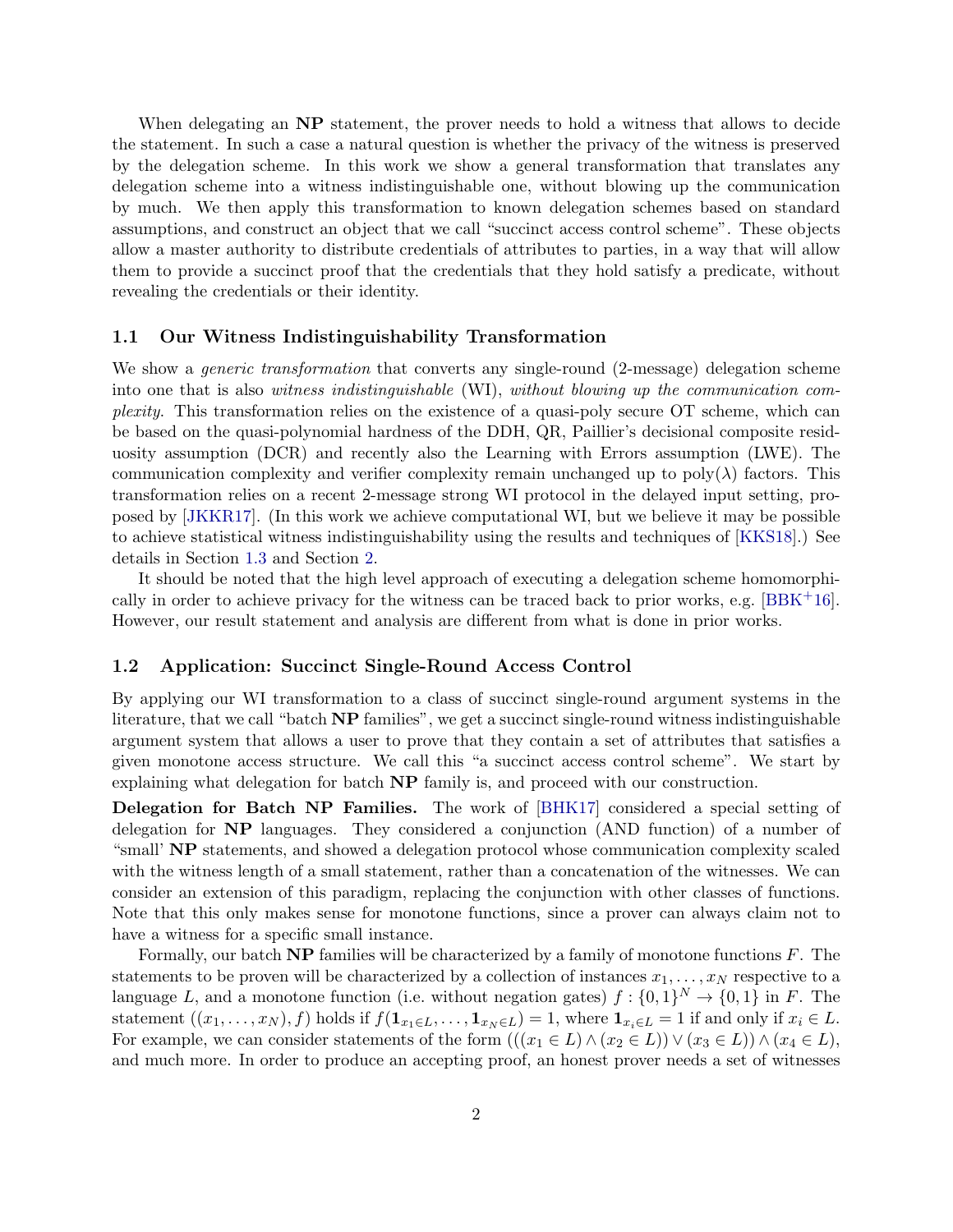for a subset  $S \subseteq [N]$  of the  $x_i$ 's that makes f accept. Namely a set of witnesses  $\{w_i\}_{i \in S}$  so that  $w_i$ is a witness for  $x_i$  and the set S is sufficient for f to accept; i.e.,  $f(\mathbf{1}_{1\in S}, \ldots, \mathbf{1}_{N\in S}) = 1$ . Since f is monotone, this indeed implies that  $f(\mathbf{1}_{x_1\in L},\ldots,\mathbf{1}_{x_N\in L})=1$  (since S is a subset of the  $x_i$ 's that are in  $L$ ).

A delegation scheme for such a family is said to be succinct if the communication complexity is independent of N (most desirably  $(m + \text{polylog}(n, N)) \cdot \text{poly}(\lambda)$ ) and the verifier computational complexity only depends on  $N$  to the extent that it is required to read the input and a description of the function f. In particular, if f has a succinct representation, e.g. it can be generated by a Turing machine, then the verification complexity can be lower. Indeed, our results are interesting for families F that consist of functions f that have a succinct description. We also require a *proof*of-knowledge property, meaning that one can efficiently extract a valid witness  $\{w_i\}_{i\in S}$  from any (possibly cheating) prover that convinces the verifier to accept with non-negligible probability.

As mentioned above, if the class  $F$  is the class of conjunctions, [\[BHK17\]](#page-22-0) provide a delegation scheme with the aforementioned properties. We also notice that the work of Badrinarayanan et al. [\[BKK](#page-22-4)+17] implies such a delegation scheme for space-bounded non-deterministic computations.

Access Control Schemes. Consider a setting where there are N public keys  $pk_1, \ldots, pk_N$  (for a very large N), and each user receives for some subset  $S \subset [N]$  (corresponding to his credentials) a set of secret keys  $\{sk_i\}_{i\in S}$ , where each  $sk_i$  corresponds to  $pk_i$ . Now suppose a user wishes to prove anonymously and succinctly that his credentials satisfy some monotone formula  $f: \{0,1\}^N \to \{0,1\}$ . Namely, he wishes to prove that his set S satisfies  $f(1_{1\in S},..., 1_{n\in S}) = 1$ . Combining our two main results (monotone **NP** delegation and our WI transformation) we obtain a single-round *succinct* and *anonymous* scheme, where a user can succinctly prove that his set of secret keys satisfies some monotone access structure (formulated as a monotone formula), where the anonymity property is WI and the length of a proof is  $|\mathsf{sk}_i| \cdot \text{poly}(\log N, \lambda)$ , where  $|\mathsf{sk}_i|$  is the length of a *single* secret key, and  $\lambda$  is the security parameter. We call such a scheme a *succinct single-round access control* scheme.

Moreover, we can make our scheme *collusion resilient*. Namely, we can ensure that if two users have credentials corresponding to two sets  $S_1, S_2 \subseteq [N]$ , then together they cannot get credentials corresponding to  $S_1 \cup S_2$ , and moreover together they cannot prove more than what each user could have proven individually. This is done by introducing a signature scheme and setting each secret key to be a signature on the attribute concatenated with a random tag that is unique for the user. The random tags will prevent mixing an matching between different users' attributes. We refer to Section [3](#page-15-0) for the formal definition and the construction.

We note that our notion of access control systems is similar to the notion of *anonymous creden*tials [\[Cha85\]](#page-22-6). We identify two main differences between the two notions. One is that anonymous credentials require anonymity even against the issuer of the credentials, whereas in our model the issuer is a trusted party. The second is that anonymous credentials are not required to be succinct, in the sense that the proof could depend on the number of attributes, whereas succinctness is a cornerstone in the definition of access control systems. We believe that our techniques may be useful towards the construction of succinct anonymous credential schemes under standard assumptions by replacing the signature scheme from our construction in Section [3](#page-15-0) with blind signatures [\[Cha82\]](#page-22-7).

#### <span id="page-2-0"></span>1.3 Technical Overview of Our WI Transformation

We show how to convert any single-round (2-message) argument system (and in particular, our single-round delegation protocol) with super-polynomial security into a witness indistinguishable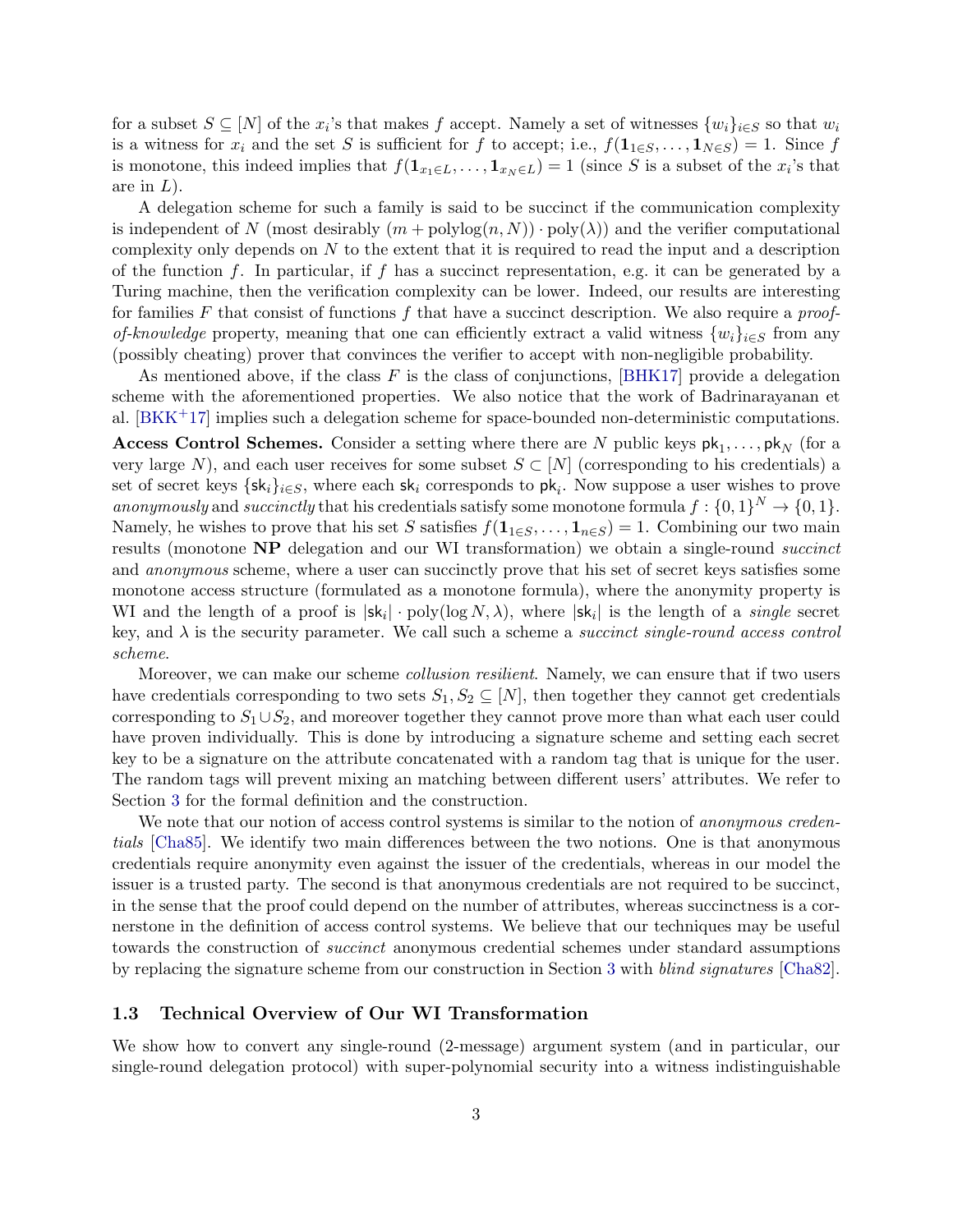one, with minimal (asymptotic) blowup to the communication complexity, albeit witness indistinguishability holds only against polynomial time distinguishers. We note that we can get superpolynomial security by properly strengthening the assumption, namely for any function  $T(\lambda) \geq \lambda$ (where  $\lambda$  is the security parameter), if the original scheme was secure against any poly $(T)$ -size adversary then we get witness indistinguishability against all  $T^{o(1)}$ -size adversaries. Furthermore, if the original protocol is extractable then the transformation would allow to apply the extractor as well.

The basic idea is for the verifier to simply send the first message of the protocol, and for the prover to compute its response according to the protocol, but rather than sending it to the verifier "in the clear", it will send a statistically binding commitment to the response. The idea is then for the prover to provide a WI proof (in parallel) that he indeed sent a commitment to an accepting response to the verifier's first message.

This idea runs into several obstacles, let us present the most severe ones. First, the original protocol may not be publicly verifiable (and indeed we would like to apply it to our aforementioned privately verifiable protocol), in which case the prover cannot prove that he is committing to a message that corresponds to an accepting response, since he does not know the verifier's verdict function. Second, we require that the prover commits to the accepting response using a statistically binding commitment, but this means that there is only one accepting witness and WI becomes meaningless. We next explain how to address these obstacles.

To address the first obstacle, we consider the secret state that the verifier keeps and is used to render the verdict of acceptance on the prover's response. In our new protocol, the verifier will send, along with its delegation query, its random tape in an encoded form. This encoded form should allow to apply the functionality of the prover under the encoding and send the encoded result back to the verifier, and at the same time hide the state so that soundness is maintained. To this end, we present an abstraction that we call *private remote evaluation scheme*, which can be thought of as a one-time non compact homomorphic encryption scheme with malicious circuit privacy. We show that this primitive can be constructed using garbled circuits and using an oblivious transfer protocol with security against malicious receivers (the same assumption is required for the WI proof system that we need to use). Given the verifier's random tape encoded in this way, the prover can "homomorphicly" check that indeed applying the verifier's query generation on the encoded random tape results in the query string sent by the verifier, and that the prover's response to this query string will result in the verifier accepting. The prover will perform this operation on the encoded random tape (note that the expected output should always be an encoding of 1) and prove in WI that the resulting encoding was indeed generated using the aforementioned operation. Since our encoding scheme is circuit-private, the verifier will not learn anything from the encoding itself (since it is just an encoding of 1), but the WI proof will guarantee that indeed the prover committed to a message that would have made the verifier of the original protocol accept.

The communication complexity of the generic remote evaluation scheme that we present is proportional to the running time of the verifier in the underlying argument system. This aspect could be improved by using a succinct remote evaluation scheme (i.e., a circuit private fully homomorphic encryption scheme), where the communication complexity does not grow with the running time. Such an evaluation scheme requires fully homomorphic encryption and can therefore is currently only known based on the learning with errors assumption (LWE), whereas our generic solution can be based on a variety of assumptions. We chose not to specify the succinct version in this work since we anyway inherit a communication blowup from the WI protocol that we use (see below),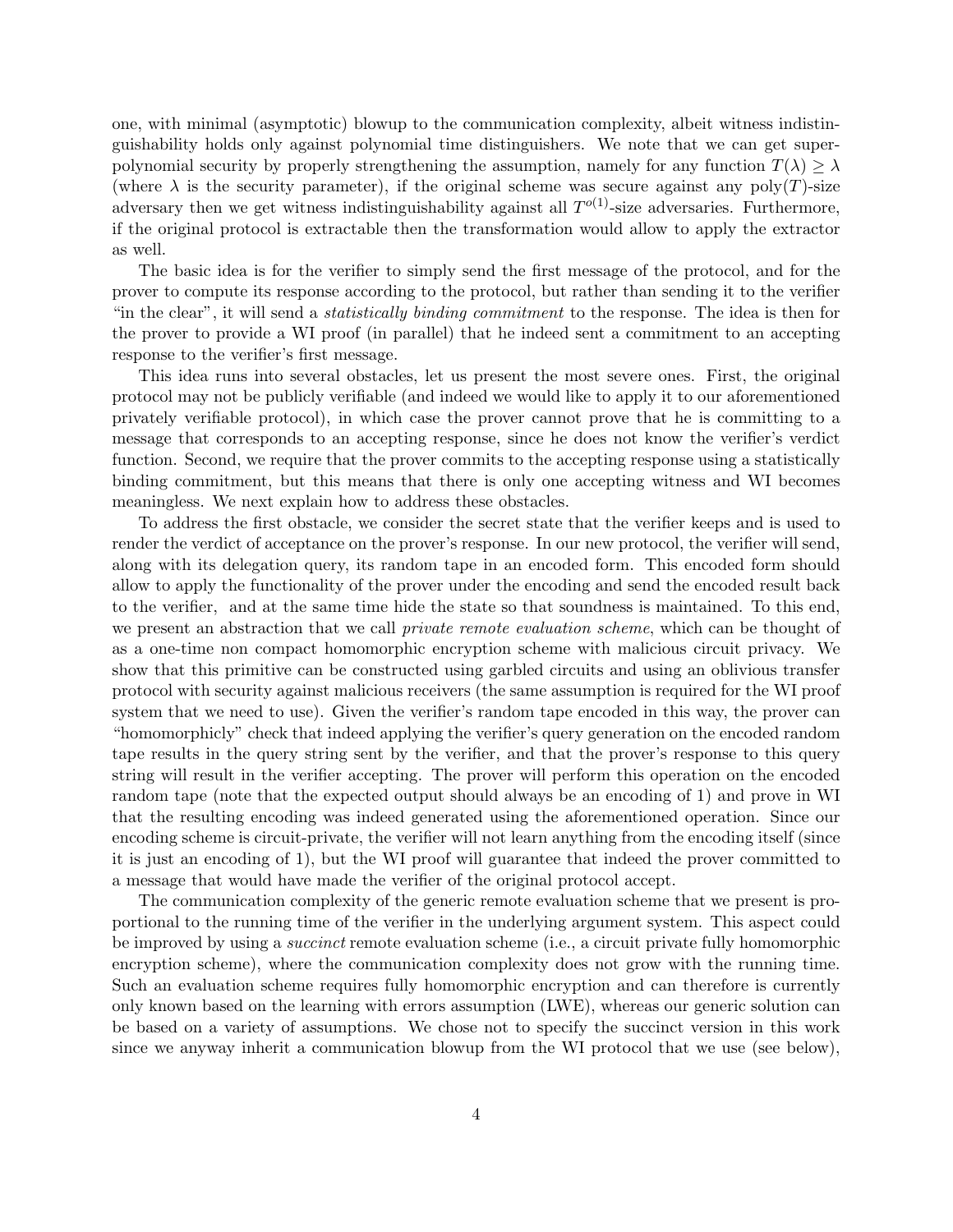which in general can anyway grow with the running time of the verifier. Thus, we chose to avoid introducing a new assumption for this purpose.

Let us now specify the properties of the two message WI protocol that is required for this approach to go through. First of all, we notice that we need a protocol with adaptive soundness, i.e. soundness holds even against a prover that chooses the statement to be proven after seeing the verifier's first message. We emphasize that even though we use as a building block a WI protocol with adaptive soundness, our resulting (succinct) WI protocol is not adaptively sound (i.e., soundness holds only against provers that choose the statement to be proven before seeing the verifier's message).

Second, we need to address the aforementioned vacuousness of the standard notion of WI when proving with respect to a committed value. This is resolved by resorting to the notion of strong WI, which considers two distributions over instance-witness pairs, and requires that if the instance components of the two distributions are computationally indistinguishable, then the verifier cannot distinguish which instance-witness pair was used to generate the proof. Indeed, the recently proposed protocol of Jain et al. [\[JKKR17\]](#page-23-6) has the required properties (in the delayed input setting), under the assumption that a quasi-poly secure OT scheme exists (we refer to Section [2](#page-4-0) for details, and in particular to Theorem [2.1\)](#page-7-0).

Lastly, we require extractability, namely being able to extract the committed response to the delegation protocol in case the WI protocol accepted. However, since the prover only sends a single message, we cannot get extractability under standard assumptions. We therefore rely on complexity leveraging, and extract the prover answer by brute-force breaking the hiding of the commitment scheme. This means that in order for soundness to hold, we need all components other than the commitment scheme to be secure even in the presence of this brute-force extractor, i.e. to have super-polynomial security. This way, we can scale down the hardness of the commitment scheme and allow it to be broken while leaving the other building blocks secure.

# <span id="page-4-0"></span>2 Witness Indistinguishability for any Argument System

In this section we present our general transformation for converting any 2-message argument system into a 2-message witness indistinguishable one with only modest increase in communication complexity.

#### 2.1 Preliminaries

Our transformation makes use of several cryptographic building blocks, which we present below.

Garbled Circuits. We rely on a decomposable randomized encoding scheme. For the sake of concreteness we consider garbled circuits.

<span id="page-4-1"></span>**Definition 2.1** (Garbled Circuits). A garbling scheme consists of a tuple of three algorithms (Garble, GCEval, GCSim) where:

- 1. Garble( $1^{\lambda}$ , C) is a PPT algorithm that takes as input the security parameter  $\lambda$  (ommitted when clear from the context) and a circuit  $C: \{0,1\}^n \to \{0,1\}^m$ , and outputs a garbled circuit  $\widehat{C}$ along with input labels  $(\text{lab}_{i,b})_{i \in [n], b \in \{0,1\}}$  where each label  $\text{lab}_{i,b} \in \{0,1\}^{\lambda}$ .
- 2. GCEval $(1^{\lambda}, \hat{C}, \overline{\mathsf{lab}})$  is a deterministic algorithm that takes as input a garbled circuit  $\hat{C}$  along with a set of n labels  $\widehat{lab} = (lab_i)_{i \in [n]}$ , and outputs a string  $y \in \{0, 1\}^m$ .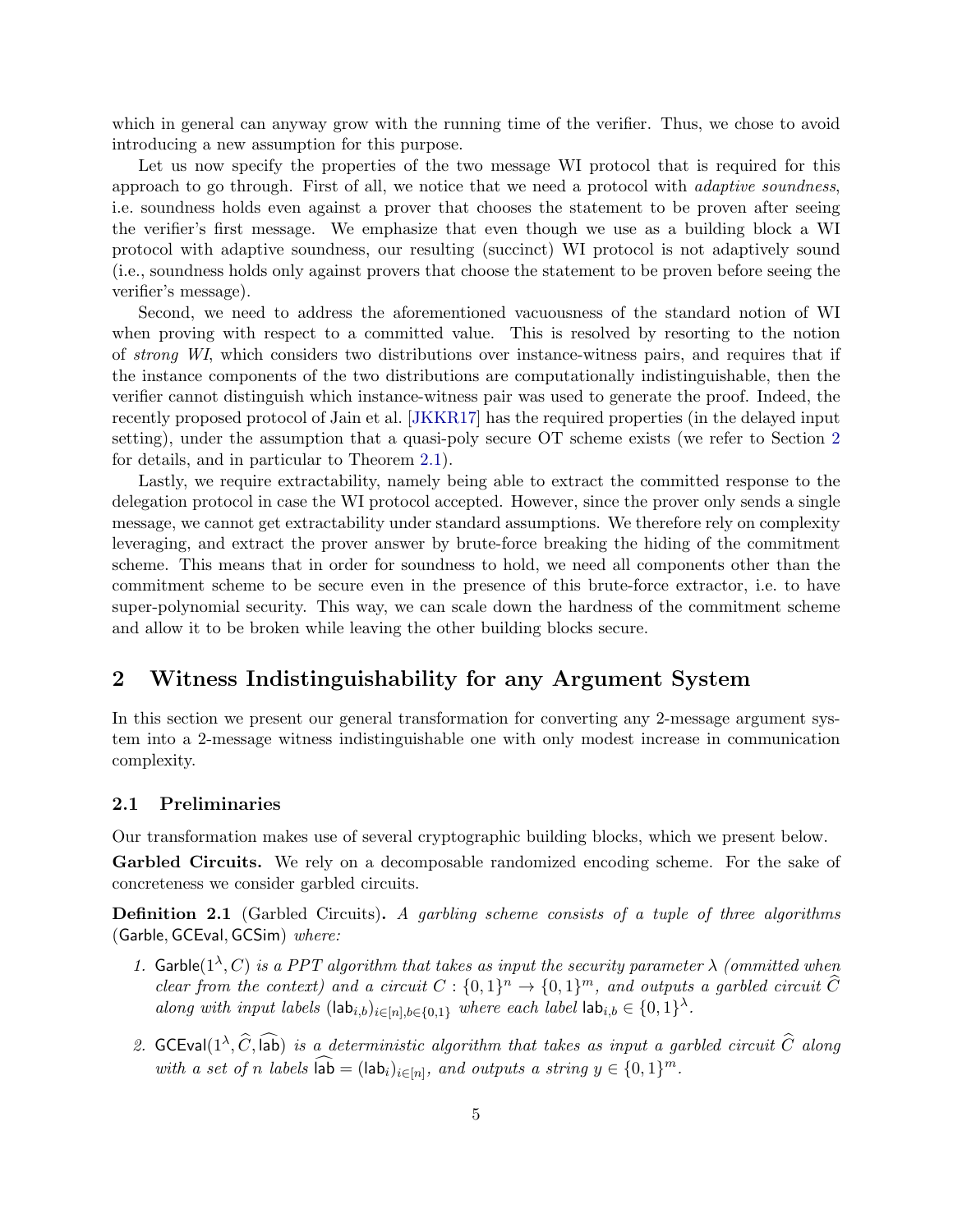3. GCSim( $1^{\lambda}, 1^{|C|}, 1^n, y$ ) is a PPT algorithm that takes as input the security parameter, the description length of C, an input length n and a string  $y \in \{0,1\}^m$ , and outputs a simulated garbled circuit  $\tilde{C}$  and labels lab.

We often omit the first input to these algorithms (namely,  $1^{\lambda}$ ) when it is clear from the context. We require that the garbling scheme satisfies two properties:

- 1. Correctness: For all circuits C, inputs x, and all  $(\widehat{C}, (\text{lab}_{i,b})_{i,b}) \leftarrow \text{Garble}(C)$  and  $\widehat{\text{lab}} =$  $(\mathsf{lab}_{i,x_i})_{i \in [n]}, \text{ we have that } \mathsf{GCEval}(C, \mathsf{lab}) = C(x).$
- 2. Simulation Security: For all circuits  $C: \{0,1\}^n \to \{0,1\}^m$  and all inputs  $x \in \{0,1\}^n$ , the following two distributions are computationally indistinguishable:

$$
\left\{ (\widehat{C}, \widehat{\mathsf{lab}}) : (\widehat{C}, (\mathsf{lab}_{i,b})_{i,b}) \leftarrow \mathsf{Garble}(C), \widehat{\mathsf{lab}} = (\mathsf{lab}_{i,x_i})_{i \in [n]} \right\}
$$
  

$$
\stackrel{c}{\approx} \left\{ (\widetilde{C}, \widetilde{\mathsf{lab}}) : (\widetilde{C}, \widetilde{\mathsf{lab}}) \leftarrow \mathsf{GCSim}(1^{\lambda}, 1^{|C|}, 1^n, C(x)) \right\}.
$$

Oblivious Transfer Secure Against Malicious Receivers. We use a notion of oblivious transfer that has computational security against senders (i.e. receiver privacy) but also (statistical) security against malicious receivers (sender privacy). That is, regardless of the receiver's first message, the sender's response never reveals more than one of its inputs, even to an unbounded adversary.

<span id="page-5-0"></span>**Definition 2.2** (Two-Message Oblivious Transfer with Statistical Sender Security). A two-message oblivious transfer is a protocol between two parties, a sender S with messages  $(m_0, m_1)$  and receiver  $R = (R_1, R_2)$  with a choice bit b, such that R obtains output  $m_b$  at the end of the protocol. Specifically,  $R_1(b) = R_1(1<sup>\lambda</sup>, b)$  outputs  $(\sigma, e)$ , where e is the message sent to the receiver and  $\sigma$  is a local state that is kept private. The sender responds with an answer  $v = S(1^{\lambda}, (m_0, m_1), e)$ . Finally  $R_2(1^{\lambda}, \sigma, v)$  outputs a message m. We omit the security parameter input to these procedures when it is clear from the context.

We consider OT that satisfies the following properties:

- Computational Receiver Security. The distributions  $R_1(0)$  and  $R_1(1)$  are computationally indistinguishable. We sometimes require super-polynomial security, specifically, we say that the OT scheme is T-receiver secure if  $T \cdot \text{poly}(\lambda)$ -size distinguishers have advantage less than  $\frac{\text{negl}(\lambda)}{T}$ .
- Statistical Sender Security. For all  $\lambda$  and for all  $e^* \in \{0,1\}^*$  there exists a bit  $b^*$  such that the distributions  $S(1^{\lambda}, (m_0, m_1), e^*)$  and  $S(1^{\lambda}, (m_{b^*}, m_{b^*}), e^*)$  are statistically indistinguishable. It would sometimes be convenient to think about  $b^*$  as produced by a computationally unbounded procedure Ext so that  $b^* = \text{Ext}(1^{\lambda}, e^*)$  (we sometimes omit  $1^{\lambda}$  when it is clear from the context).

Oblivious transfer protocols satisfying these definitions have been introduced based on assumptions such as DDH, QR, DCR and LWE [\[NP01,](#page-24-1)[Kal05,](#page-23-8)[HK07,](#page-23-9)[BD18\]](#page-22-8).

Delayed-Input Interactive Protocols and Strong Witness Indistinguishability. A  $\ell$ message delayed-input interactive protocol  $(P, V)$  for deciding an **NP** language L with associated relation  $R_L$  proceeds in the following manner: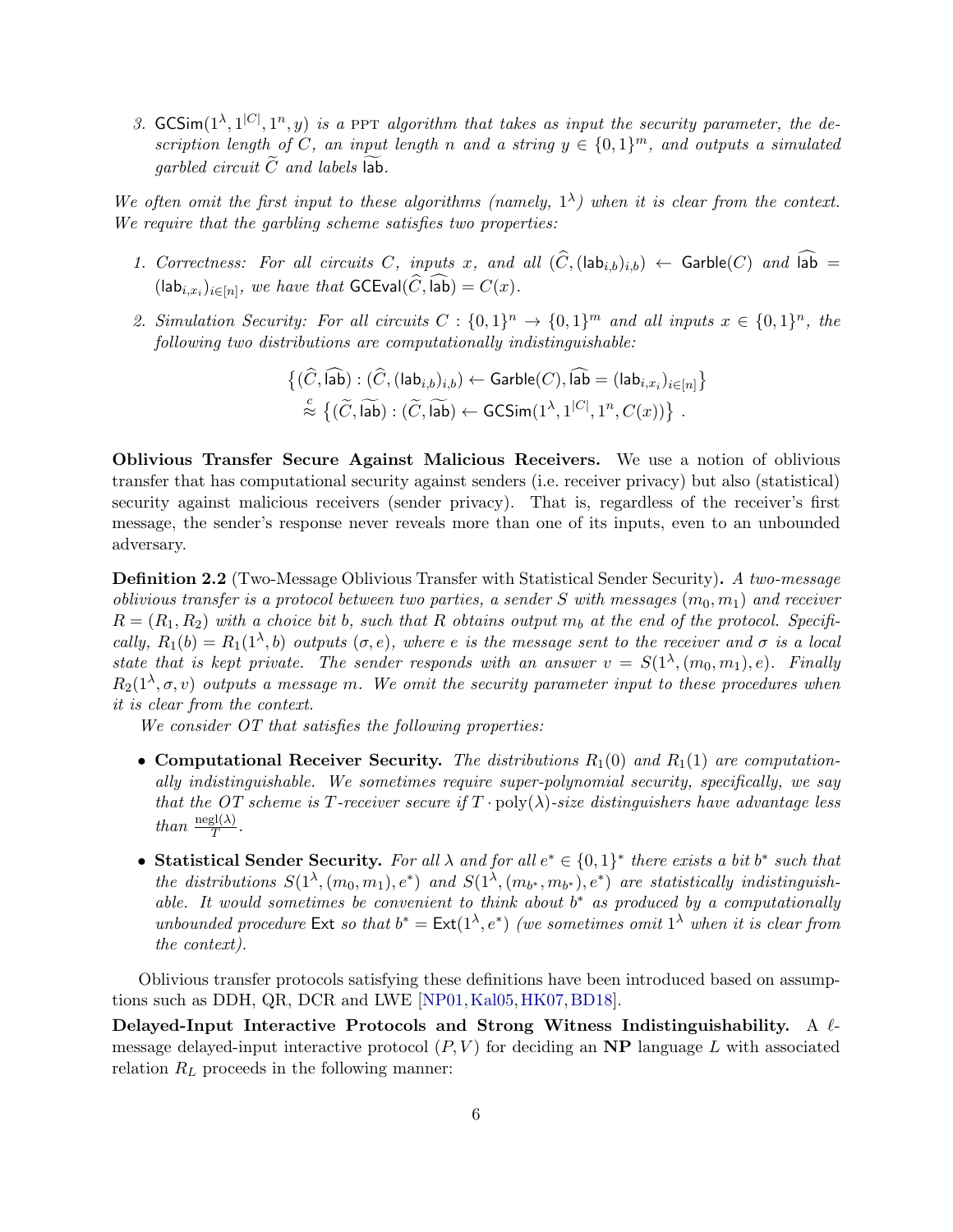- At the beginning of the protocol,  $P$  and  $V$  receive the size of the instance and the security parameter, denoted by n and  $\lambda$ , respectively, and execute the first  $\ell - 1$  messages.
- Before sending the last message, P receives as input a pair  $(x, w) \in R_L$ , where  $|x| = n$ , and V receives x. Upon receiving the last message from  $P, V$  outputs 1 or 0.

An execution of  $(P, V)$  with instance x and witness w is denoted as  $\langle P, V \rangle (x, w)$ . Whenever clear from context, we also use the same notation to denote the output of  $V$ .

A  $\ell$ -message delayed-input interactive argument for a language L must satisfy the standard notion of completeness (in the delayed-input setting) as well as *adaptive soundness*, where the soundness requirement holds even against malicious PPT provers who choose the statement adaptively, depending upon the first  $\ell - 1$  messages of the protocol.

<span id="page-6-0"></span>**Definition 2.3** (Delayed-Input Interactive Arguments). A  $\ell$ -message delayed-input interactive protocol  $(P, V)$  for deciding a language L is an interactive argument for L if it satisfies the following properties:

• Adaptive Completeness: For every  $(x, w) \in R_L$  chosen adaptively after  $\ell - 1$  rounds of interaction,

$$
Pr\left[\langle P, V \rangle(x, w) = 1\right] = 1,
$$

where the probability is over the random coins of  $P$  and  $V$ .

• Adaptive Soundness: For every (non-uniform) PPT prover  $P^*$  that chooses  $n = \text{poly}(\lambda)$ and chooses  $x \in \{0,1\}^n \setminus L$  adaptively, depending upon the first  $\ell - 1$  messages,

$$
\Pr\left[\langle P^*, V \rangle(x) = 1\right] = \text{negl}(\lambda),
$$

where the probability is over the random coins of  $V$ .

**Definition 2.4** ((Strong) Witness Indistinguishability). Let  $n = n(\lambda) \leq \text{poly}(\lambda)$ . An interactive argument  $(P, V)$  for a language L is strong witness indistinguishable (which we denote sWI) if for every pair of distributions over pairs  $\{(\mathcal{X}_{1,n(\lambda)}, \mathcal{W}_{1,n(\lambda)})\}_{\lambda \in \mathbb{N}}$  and  $\{(\mathcal{X}_{2,n(\lambda)}, \mathcal{W}_{2,n(\lambda)})\}_{\lambda \in \mathbb{N}}$  supported over  $R_L$ , for which the distributions  $\{\mathcal{X}_{1,n(\lambda)}\}_{\lambda\in\mathbb{N}}$  and  $\{\mathcal{X}_{2,n(\lambda)}\}_{\lambda\in\mathbb{N}}$  are computationally indistinguishable, for every PPT verifier  $V^*$ , and for every (non-uniform) PPT distinguisher  $\mathcal{D}$ ,

$$
\left| \Pr_{(x,w)\leftarrow(\mathcal{X}_{1,n(\lambda)},\mathcal{W}_{1,n(\lambda)})} \left[ \mathcal{D}(x,\text{View}_{V^*}[\langle P,V^* \rangle(x,w)] = 1 \right] \right|
$$
  

$$
-\Pr_{(x,w)\leftarrow(\mathcal{X}_{2,n(\lambda)},\mathcal{W}_{2,n(\lambda)})} \left[ \mathcal{D}(x,\text{View}_{V^*}[\langle P,V^* \rangle(x,w)] = 1 \right] \leq \text{negl}(\lambda) .
$$

Standard (as opposed to strong) witness indistinguishability (which we denote simply by WI) only requires that the above holds for singleton distributions, which is equivalent (due to the indistinguishability condition) to defining a deterministic sequence of input and witness pairs

$$
\{(x_{n(\lambda)}, w_{1,n(\lambda)}, w_{2,n(\lambda)})\}_{\lambda \in \mathbb{N}}.
$$

In delayed input strong witness indistinguishability, the above is only required to hold with respect to PPT verifiers  $V^*$  who obtain the instance together with the last prover message in the protocol (i.e., who generate their messages obliviously of x). Note that this notion is vacuous for standard (non-strong) WI.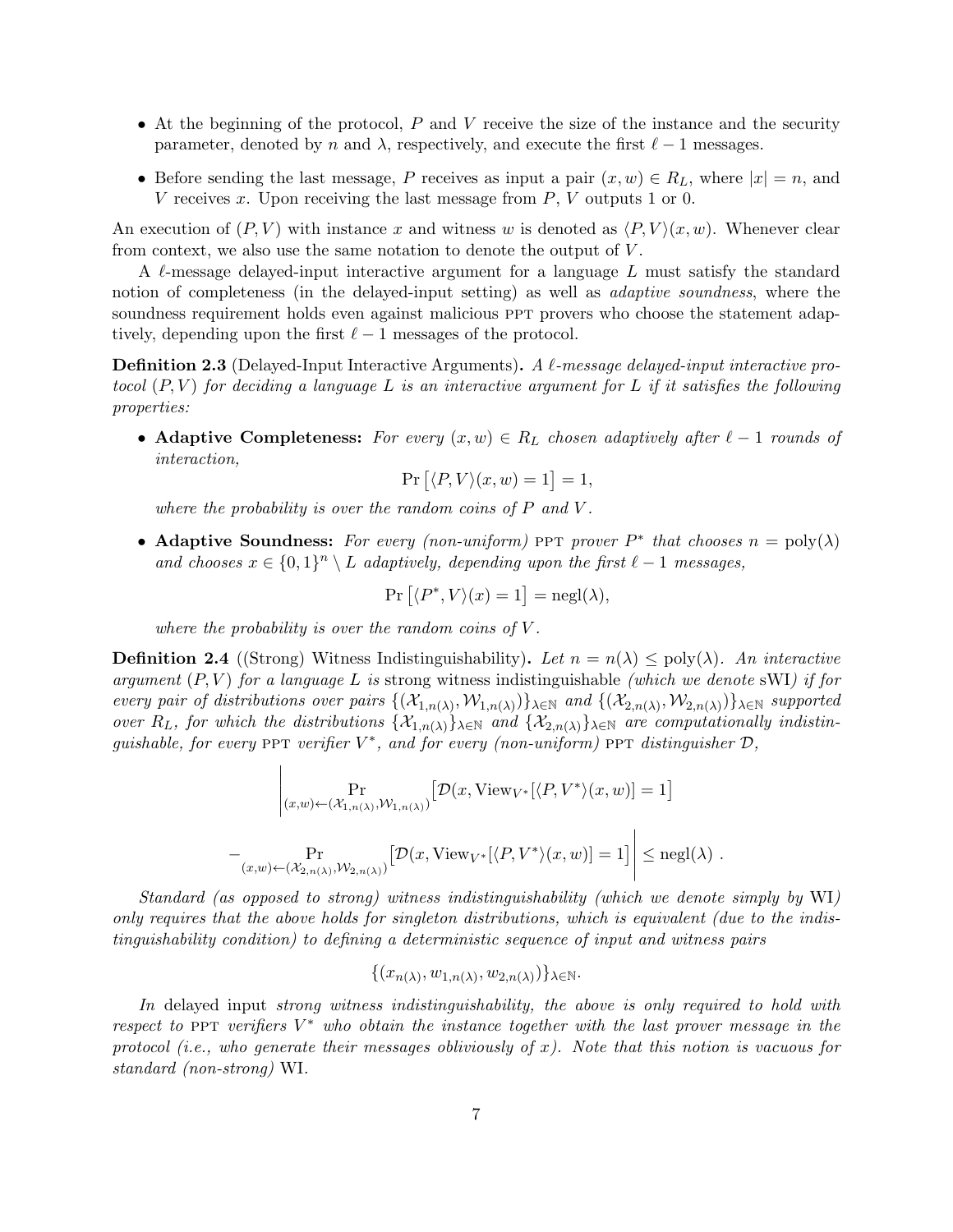<span id="page-7-0"></span>**Theorem 2.1** ([\[JKKR17\]](#page-23-6)). For any  $T = \lambda^{\omega(1)}$ , assume the existence of a non-interactive statistically binding commitment scheme, that is hiding against poly-size adversaries, but where the hiding property can be broken by  $poly(T)$  adversaries, and assume the existence of a  $poly(T)$ -secure OT scheme as in Definition [2.2.](#page-5-0) Then there exists a 2-message delayed-input strong WI protocol for every language in  $\bf NP$  such that soundness holds against  $\rm poly(T)$ -size adversaries, but (strong) WI property holds only against poly-size cheating verifiers.

<span id="page-7-2"></span>**Remark 2.1.** The strong WI property can be strengthened to hold against  $poly(T^*)$ -size cheating verifiers, for any  $T^* = T^{o(1)}$ . However, this requires assuming that the underlying commitment scheme that can be broken in time  $poly(T)$ , is secure against  $poly(T^*)$  size adversaries.

#### <span id="page-7-1"></span>2.2 Private Remote Evaluation

Our transformation makes use of a primitive that we call a private remote evaluation scheme. Loosely speaking, this can be thought of as a *one-time* non-succinct fully homomoprhic encryption scheme with strong malicious circuit privacy [\[GHV10,](#page-22-9) [OPP14\]](#page-24-2).

Rather than formally defining this primitive, we construct it following the outline of Yao's 2-party 2-round secure function evaluation protocol [\[Yao82\]](#page-24-3) (using a garbling scheme satisfying Definition [2.1](#page-4-1) and using an oblivious transfer protocol satisfying Definition [2.2\)](#page-5-0), and state its properties.

Let  $(R = (R_1, R_2), S)$  be an OT scheme that satisfies Definition [2.2](#page-5-0) and let (Garble, GCEval, GCSim) be a garbling scheme. Our private remote evaluation scheme consists of a tuple of four algorithms (Enc, Eval, Dec, Sim), defined as follows.

- The encoding algorithm Enc takes an input a security parameter  $1^{\lambda}$  and a string  $x \in \{0,1\}^n$ , and outputs an encoded output  $\psi$  and a secret state  $\sigma$ . Specifically, for every bit of x, Enc runs  $R_1(1^{\lambda}, x_i)$  to compute the first OT receiver message  $\psi^{(i)}$  and the state  $\sigma^{(i)}$ . It outputs  $\psi = {\{\psi^{(i)}\}}_{i \in [n]}, \sigma = {\{\sigma^{(i)}\}}_{i \in [n]}$ . We sometimes denote by Enc<sub>1</sub> the algorithm that computes Enc and only outputs the  $\psi$  component, and we often omit the security parameter from the notation.
- The evaluation algorithm Eval takes as input a circuit  $C: \{0,1\}^n \to \{0,1\}^m$  and an encoded input  $\psi = {\psi^{(i)}}_{i \in [n]}$ . It runs GarbleC to generate a garbled circuit  $\hat{C}$  for C with labels lab<sub>i,b</sub>, and computes the sender response for each OT execution  $\psi^{(i)} = S((\mathsf{lab}_{i,0}, \mathsf{lab}_{i,1}), \psi^{(i)})$ . It finally outputs  $\psi' = (\{\psi'^{(i)}\}_{i \in [n]}, \widehat{C})$ .
- The decoding procedure Dec takes as input  $\psi' = (\{\psi'^{(i)}\}_{i \in [n]}, \widehat{C})$  and  $\sigma = \{\sigma^{(i)}\}_{i \in [n]},$  and applies the OT receiver protocol to obtain  $\mathsf{lab}_i = R_2(\sigma^{(i)}, \psi'^{(i)})$ . It finally runs  $\mathsf{GCEval}(\widehat{C}, \{\mathsf{lab}_i\}_{i \in [n]})$ and outputs the resulting  $y \in \{0,1\}^m$ .
- For all  $1^n, 1^m, 1^c$  representing input, output and circuit size (these inputs are often omitted when they are clear from the context), there exists a simulator

$$
\mathsf{Sim} = (\mathsf{Sim}_1, \mathsf{Sim}_2) ,
$$

such that the following holds. Let Ext be the OT extractor from Definition [2.2.](#page-5-0) The simulator Sim<sub>1</sub> takes as input a (possibly adversarially chosen) sequence  $\psi = {\psi^{(i)}}_{i \in [n]},$  and runs Ext on each  $\psi^{(i)}$  to obtain a bit  $x_i$ . Let  $x \in \{0,1\}^n$  denote the collection of the extracted bits.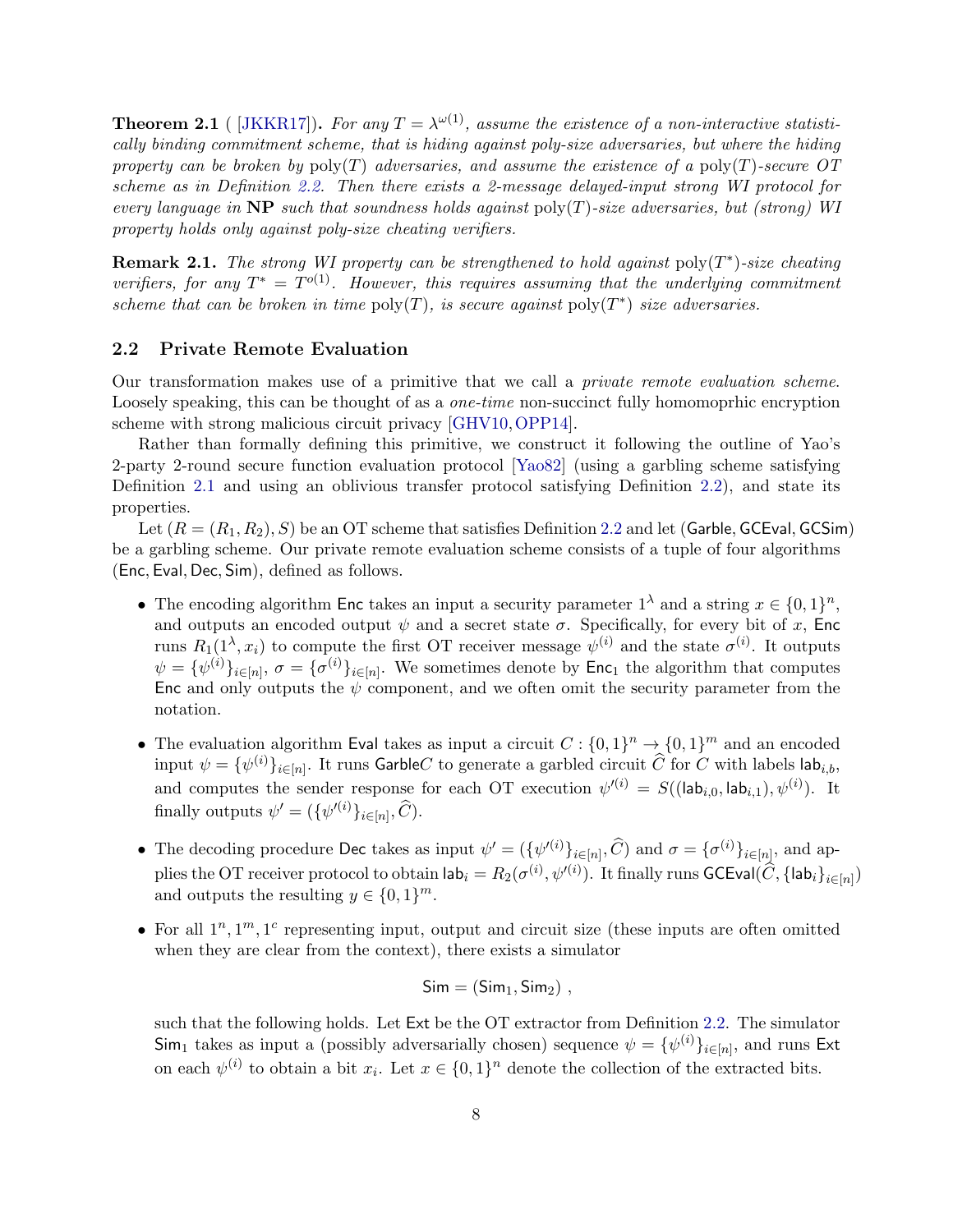The simulator  $\mathsf{Sim}_2$ , takes as input  $(\psi, x)$  together with a string  $y \in \{0, 1\}^m$ , it runs in probabilistic polynomial time, and does the following:

- 1. It runs the PPT garbled circuit simulator GCSim, on input y (and input  $1^{\lambda}$ ,  $1^{|C|}$ ,  $1^n$ ), to generate simulated circuit  $\tilde{C}$  and labels lab.
- 2. It generates simulated sender messages  $\{\widetilde{\psi}^{(i)}\}\leftarrow S((\widetilde{\mathsf{lab}}_i, \widetilde{\mathsf{lab}}_i), x_i).$
- 3. It outputs  $\widetilde{\psi} = (\{\widetilde{\psi}^{(i)}\}, \widetilde{C})$ .

<span id="page-8-1"></span>**Claim 2.2.** For any  $\psi = {\psi^{(i)}}_{i \in [n]}$  and any circuit  $C : \{0,1\}^n \to \{0,1\}^m$ , it holds that

$$
\mathsf{Eval}(C, \psi) \stackrel{c}{\approx} \mathsf{Sim}_2(\psi, x, C(x)) ,
$$

where  $x \leftarrow Sim_1(\psi)$ .

Proof. By definition,

$$
\text{Eval}(C,\psi) = \left( \left\{ S((\text{lab}_{i,0},\text{lab}_{i,1}),\psi^{(i)}) \right\}_{i \in [n]}, \widehat{C} \right) \ .
$$

Since  $\psi$  is fixed, then the value  $x \leftarrow \textsf{Sim}_1(\psi)$  is also fixed. It follows from Definition [2.2](#page-5-0) that

$$
\text{Eval}(C, \psi) \stackrel{s}{\approx} \left( \left\{ S((\text{lab}_{i,x_i}, \text{lab}_{i,x_i}), \psi^{(i)}) \right\}_{i \in [n]}, \widehat{C} \right) \ .
$$

Now we use the garbled circuit security to argue that

$$
\text{Eval}(C, \psi) \stackrel{c}{\approx} \left( \left\{ S((\widetilde{\text{lab}}_i, \widetilde{\text{lab}}_i), \psi^{(i)}) \right\}_{i \in [n]}, \widetilde{C} \right) = \text{Sim}_2(\psi, x, C(x)) ,
$$

where  $\widetilde{ab}, \widetilde{C}$  are produced by the garbled circuit simulator given  $y = C(x)$ .

The following claims are immediate from the OT correctness and receiver security.

**Claim 2.3** (Correctness). For every  $n = n(\lambda)$  (not necessarily polynomially bounded), every  $x \in$  $\{0,1\}^n$ , every  $C: \{0,1\}^n \to \{0,1\}$ , letting  $(\psi, \sigma) \leftarrow \text{Enc}(1^{\lambda}, x)$ ,  $\psi' \leftarrow \text{Eval}(C, \psi)$ ,  $y = \text{Dec}(\sigma, \psi')$ , it holds that  $y = C(x)$  with probability 1.

<span id="page-8-0"></span>**Claim 2.4** (Receiver Privacy.). For every  $n = n(\lambda) \leq \text{poly}(\lambda)$  and every sequences of inputs  $x, x' \in \{0, 1\}^n$  it holds that  $\mathsf{Enc}_1(1^{\lambda}, x) \stackrel{c}{\approx} \mathsf{Enc}_1(1^{\lambda}, x')$ .

### 2.3 Making Single-Round Protocols Witness Indistinguishable

We show how to convert any single-round (2-message) protocol  $(P, V)$  with super-polynomial security and perfect completeness into a single-round (2-message) witness indistinguishable (WI) protocol, such that if the communication complexity of the original protocol  $(P, V)$  is  $c(n, \lambda)$  then the communication complexity of the resulting WI protocol  $(P_{\rm WI}, V_{\rm WI})$  is  $cc(n, \lambda) + \text{poly}(v(n, \lambda)),$ where  $v(n, \lambda)$  is the total runtime of the original verifier V, both in generating the query string to be sent to the prover and in verifying the response received by the prover. We use the term *verdict* function to refer to the second step on  $V$ , namely the function that takes as input the communication transcript and an internal secret state of the verifier, and outputs whether the verifier accepts or rejects. Our transformation requires that the original protocol  $(P, V)$  is sound against superpolynomial time adversaries (as we intend to use complexity leveraging). Our theorem statement follows.

 $\Box$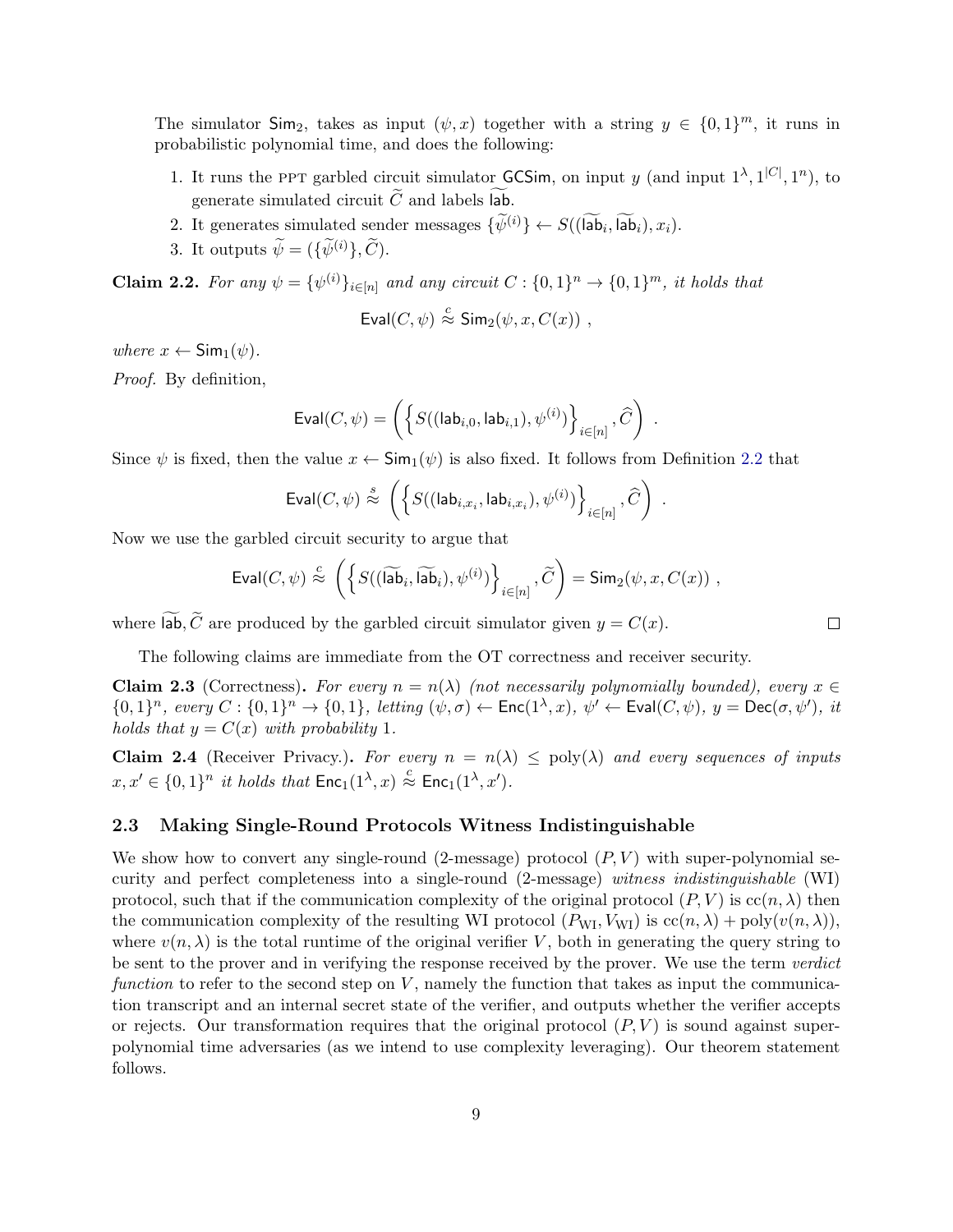<span id="page-9-2"></span>**Theorem 2.5.** For any super-polynomial function  $T : \mathbb{N} \to \mathbb{N}$ , there is a generic transformation that transforms any (privately or publicly verifiable) single-round argument  $(P, V)$  for an NP lanquage L with perfect completeness and with soundness against  $\text{poly}(T)$ -size cheating provers, into a privately verifiable witness indistinguishable single-round argument  $(P_{\rm WI}, V_{\rm WI})$  for L with the following properties:

• Succinctness. If the communication complexity of  $(P, V)$  is  $\operatorname{cc}(n, \lambda)$ , and V has total time complexity  $v(n, \lambda)$ , then the communication complexity of  $(P_{\text{WI}}, V_{\text{WI}})$  is

 $cc_{\text{WI}}(n, \lambda) \triangleq cc(n, \lambda) + \text{poly}(\lambda, v(n, \lambda)).$ <sup>[1](#page-9-0)</sup>

- Completeness. For every  $x \in L$  and any witness w for x, it holds that  $(P_{\rm WI}(x.w), V_{\rm WI}(x))$ accepts with probability 1.
- Soundness.  $(P_{\rm WI}, V_{\rm WI})$  is sound against (non-uniform) cheating provers of size  $\rm poly(T).$ <sup>[2](#page-9-1)</sup>
- Witness Indistinguishability.  $(P_{\text{WI}}, V_{\text{WI}})$  is witness indistinguishable against (non-uniform) PPT cheating verifiers (but not against  $poly(T)$ -size cheating verifiers, see also Remark [2.3](#page-10-0) below).

This transformation requires the following building blocks:

- A statistically binding non-interactive commitment scheme Com that can be broken in time poly(T) for all sufficiently large value of  $\lambda$ .
- The private remote evaluation scheme (Enc, Dec, Eval, Sim), as described in Section [2.2,](#page-7-1) where the underlying OT scheme has receiver privacy against  $\text{poly}(T)$ -size adversaries (i.e., Claim [2.4](#page-8-0) is satisfied against  $\text{poly}(T)$ -size adversaries).
- A delayed-input single-round (2-message) strong WI (sWI) argument system  $(P_{sW}$ ,  $V_{sW}$ ) for  $NP$ , that is sound against  $poly(T)$  size cheating provers.

In fact, we will show that our transformation enjoys an even stronger soundness guarantee as described next. There exist black-box non-rewinding, instance preserving (where applicable)  $poly(T)$ time reductions  $M_1, M_2, M_3$ , such that for every (possibly inefficient) cheating prover  $P_{\text{WI}}^*$  it holds that  $M_1^{P_{\rm WII}^*}$  is a cheating prover against the sWI proof system,  $M_2^{P_{\rm WII}^*}$  is a distinguisher for the remote evaluation scheme, and  $M_3^{\overline{P}^*_{\rm W1}}$  is a cheating prover against the original argument system, and it holds that the sum of advantages of these adversaries in their related game is at least the advantage of  $P_{\text{WI}}^*$  in the compiled protocol (up to negligible terms).

We note that the resulting WI protocol is only privately verifiable, even if the underlying protocol was publicly verifiable.

<span id="page-9-0"></span><sup>&</sup>lt;sup>1</sup>This guarantee is of interest only if  $v(n, \lambda)$  is significantly smaller than the witness size, which is the case for example the argument systems constructed in  $[BHK17, BKK^+17]$  $[BHK17, BKK^+17]$  $[BHK17, BKK^+17]$  $[BHK17, BKK^+17]$ .

<span id="page-9-1"></span><sup>&</sup>lt;sup>2</sup>We emphasize that the soundness property (both for the underlying argument  $(P, V)$  and the resulting one  $(P_{\text{WI}}, V_{\text{WI}})$  is non-adaptive soundness, where soundness is required to hold only against cheating provers that choose the statement to be proven before seeing the verifier's message.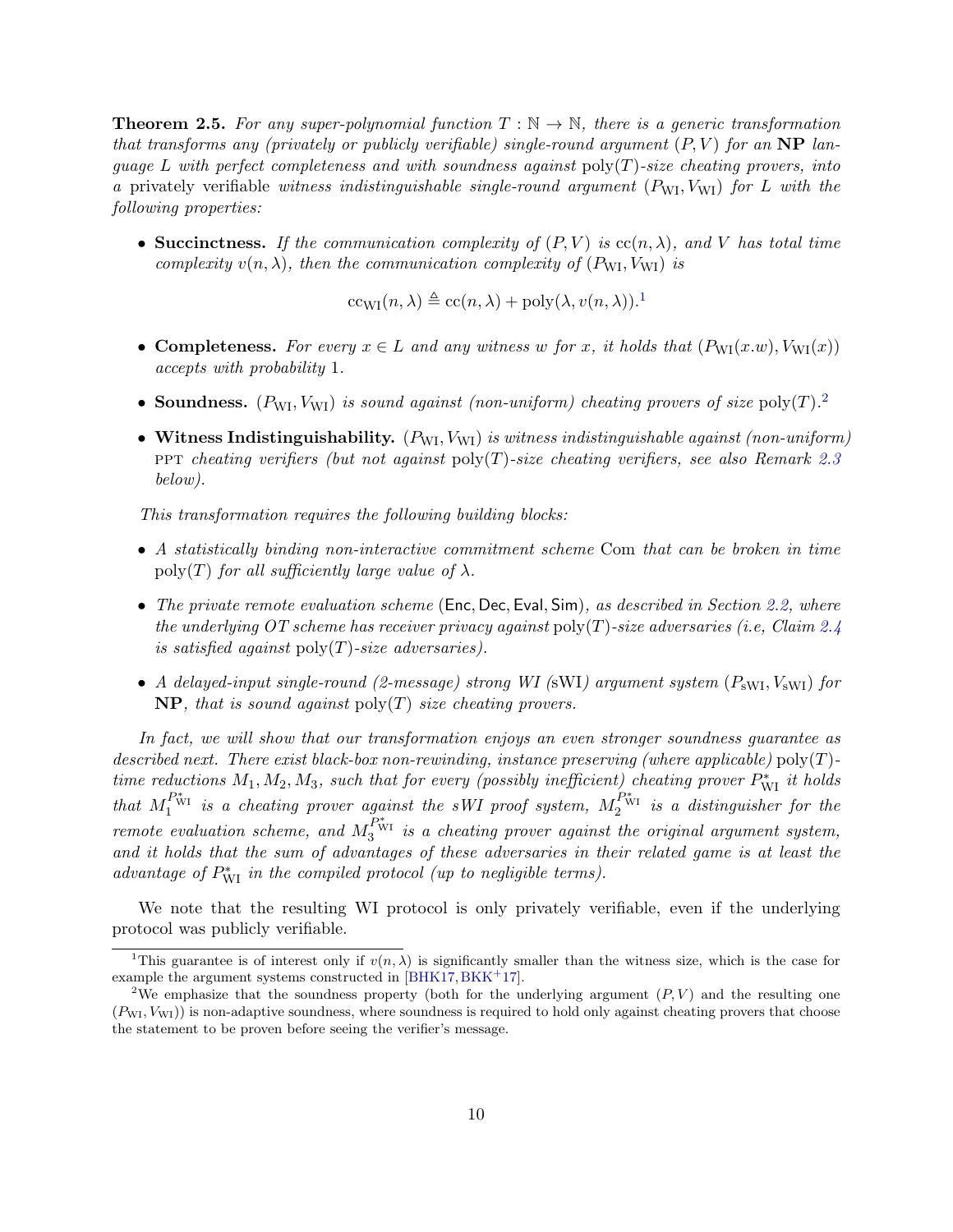**Remark 2.2.** We note that if we rely on a succinct remote evaluation scheme (e.g., a circuit-private fully homomorphic encryption scheme), then the communication complexity would be  $poly(\lambda)$ .  $cc(n, \lambda)$  + cc(sWI), where cc(sWI) is the communication complexity of the underlying strong WI protocol, which in general can be as large as  $v(n, \lambda)$ , but can be smaller if the underlying strong WI protocol is succinct.

<span id="page-10-0"></span>**Remark 2.3.** One can strengthen the above theorem so that WI holds against any  $poly(T^*)$ -size adversaries, for any  $T^* = T^{o(1)}$ , by relying on a quantified version of Theorem [2.1](#page-7-0) (see Remark [2.1\)](#page-7-2), with WI against  $poly(T^*)$ -size adversaries. This requires assuming that the underlying commitment scheme Com, which can be broken in time  $poly(T)$ , is secure against  $poly(T^*)$ -adversaries.

*Proof.* Consider a language L, time complexity bound T, a protocol  $(P, V)$ , a private remote evaluation scheme (Enc, Dec, Eval, Sim) and a delayed input strong WI argument system  $(P_{sWI}, V_{sWI})$ , all as described in the theorem statement. We denote by  $(Q, A)$  the first and second message respectively exchanged in the protocol  $(P, V)$ .

Let Com be a statistically binding non-interactive commitment scheme that can be broken in time  $poly(T)$ , as described in the theorem statement. Such commitment schemes can be constructed from injective one-way functions. We note that for our purposes it is possible to use Naor's twomessage commitment scheme from any one-way function [\[Nao89\]](#page-24-4) since we can allow a message from the receiver to the sender prior to the commitment message, but for the sake of simplicity we will assume that Com is non-interactive. We further assume w.l.o.g that the length of the commitment string is equal to the length of the committed message plus an additive poly( $\lambda$ ) term. This can be achieved generically using "key encapsulation" (committing to a PRG seed and using the PRG output to mask the message).

We show how to convert  $(P, V)$  into a 2-message witness indistinguishable argument, denoted by  $(P_{\rm WI}, V_{\rm WI})$ , which preserves the succinctness property of  $(P, V)$ , as stated in the theorem statement. Since  $(P, V)$  is not necessarily publicly verifiable, in order to verify a transcript  $(Q, A)$  the verifier may need a private state, which we denote by st. We will assume w.l.o.g that st is simply the random tape of the verifier  $V$ . This will allow to check, given some possible query string  $Q$  whether Q is the string generated when V starts with random tape st. If this condition holds, we say that st is consistent with Q, we denote this by  $st \models Q$ . The resulting protocol  $(P_{\text{WI}}, V_{\text{WI}})$  makes use of an underlying (not necessarily succinct) delayed-input strong WI 2-message argument  $(P_{\text{SWI}}, V_{\text{SWI}})$ for the  $\bf NP$  language  $L'$ , defined as follows:

<span id="page-10-1"></span>
$$
L' = \{(1^{\lambda}, x, Q, c, \mathsf{st}) : \exists (A, r) \text{ s.t. } (\mathsf{st} \not\models Q) \lor (c = \text{Com}(A, r) \land V(1^{\lambda}, x, Q, A, \mathsf{st}) = 1) \}.
$$
 (1)

Note that every instance where  $Q$  is inconsistent with  $st$  is trivially in the language. Intuitively, this is to force witness indistinguishability also against verifiers who produce inconsistent transcripts. This condition will never be relevant for honest verifiers.

In the protocol  $(P_{\text{WI}}, V_{\text{WI}})$ , the prover will send a commitment to his answer A (as opposed to sending it in the clear, which may reveal information), followed by a proof that the committed value is an accepting answer. However, to generate such a proof he needs to know the verdict function, and thus, needs the verifier's secret state. However, he cannot receive this secret state "in the clear", since that may breech soundness. Instead, the verifier will send the prover an encoding of his secret state st using the private remote evaluation scheme.

We are now ready to define the protocol  $(P_{\text{WI}}, V_{\text{WI}})$ :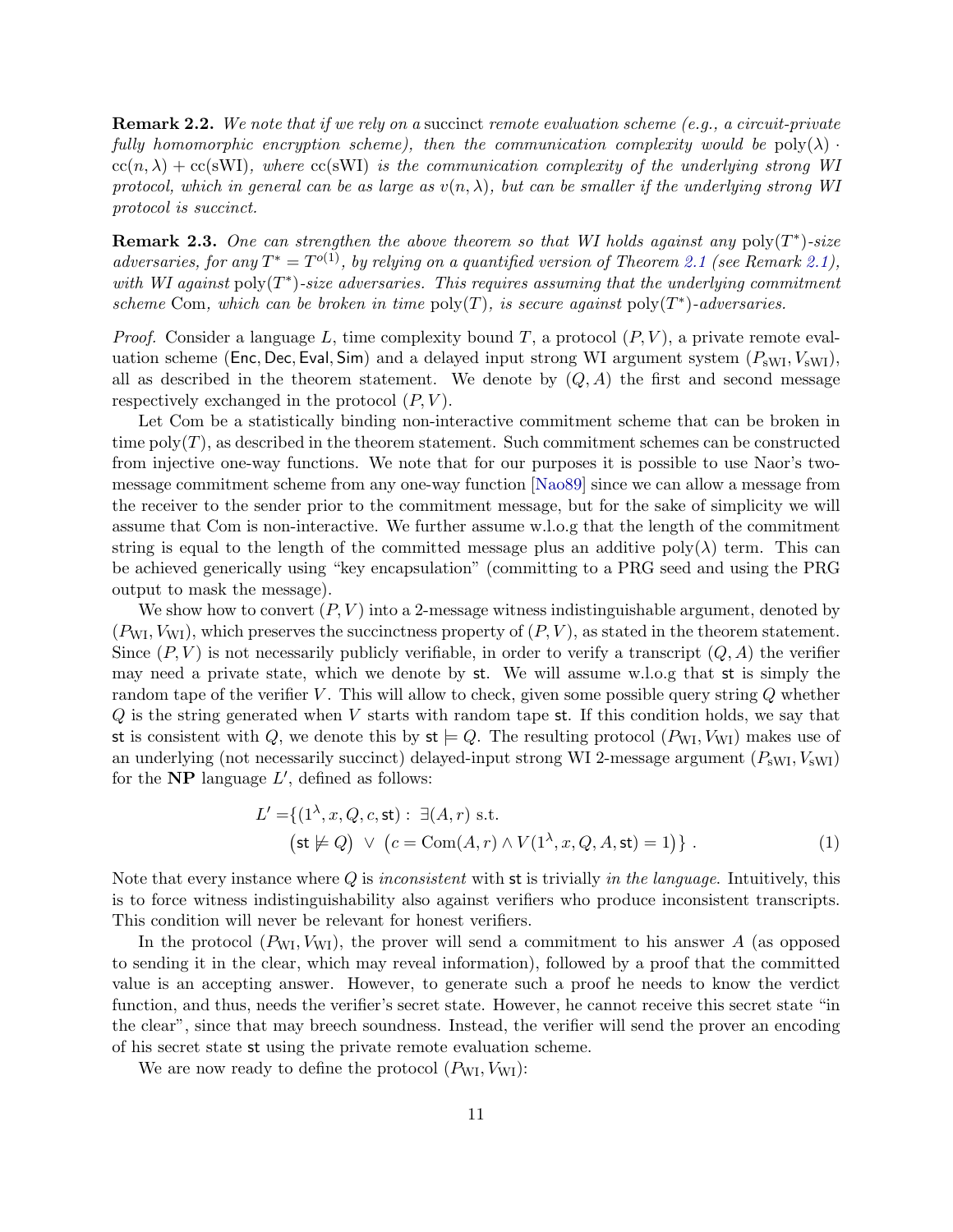- 1. On input  $1^{\lambda}$  and  $x \in \{0,1\}^n$  the verifier does the following:
	- (a) Compute  $(Q, st) \leftarrow V(1^{\lambda}, x)$ , where Q is the message to be sent to the prover P, and st is the corresponding secret state of V .
	- (b) Compute  $(\psi, \sigma) \leftarrow \mathsf{Enc}(\mathsf{st})$ .
	- (c) Compute  $(sWI_1, st_{swI}) \leftarrow V_{sWI}(1^{\lambda}).$ Note that the first message sWI<sub>1</sub> is independent of the instance since  $(P_{\text{SWI}}, V_{\text{SWI}})$  is a delayed-input 2-message argument (see Definition [2.3\)](#page-6-0).

Send  $(Q, sWI_1, \psi)$  to the prover, and store  $(\sigma, st, st_{sWI})$  as the secret state for verification.

- 2. The prover, on input  $(1^{\lambda}, x, w)$ , and given the message  $(Q, sWI_1, \psi)$ , does the following:
	- (a) Compute  $A \leftarrow P(1^{\lambda}, x, w, Q)$
	- (b) Choose a random string  $r \leftarrow \{0, 1\}^{\text{poly}(\lambda)}$  and compute  $c = \text{Com}(A, r)$ .
	- (c) Define (implicitly since st is not known)  $x' = (1^{\lambda}, x, Q, c, st)$ , and  $w' = (A, r)$  as its corresponding witness with respect to  $R_{L'}$ , i.e.  $(x', w') \in \mathcal{R}_{L'}$ .
	- (d) Given  $\psi$ , compute  $\psi' = \text{Eval}(f, \psi)$  where  $f = f_{1^{\lambda},x,Q,c,w',sW_1}$ , is the function that on input st outputs  $sWI_2 \leftarrow P_sWI_1^{\lambda}, x', w', sWI_1).$

Send  $(c, \psi')$  to the verifier.

- 3. Upon receiving a message  $(c, \psi')$  from the prover, and given a secret state  $(\sigma, st, st_{sW1})$  the verifier does the following:
	- (a) Decrypt the ciphertext  $\psi'$ , by computing  $sWI_2 \leftarrow Dec(\sigma, \psi')$ .
	- (b) Accept if and only if  $V_{\text{sWI}}(1^{\lambda}, x', \text{sWI}_1, \text{sWI}_2, \text{st}_{\text{sWI}}) = 1$ , where  $x' = (1^{\lambda}, x, Q, c, \text{st})$ .

**Succinctness.** We first argue that  $(P_{\text{WI}}, V_{\text{WI}})$  satisfies the succinctness property as in the theorem statement. To do this, we argue that

$$
cc(P_{\text{WI}}, V_{\text{WI}}) = cc(P, V) + \text{poly}(\lambda) + \text{poly}(\lambda, v(n, \lambda)) ,
$$

which would immediately imply the required succinctness.

The first additive poly( $\lambda$ ) term is due to the overhead of sending a commitment to the answer A rather than sending A itself (as explained above, we can assume additive overhead w.l.o.g). The second poly $(\lambda, v(n, \lambda))$  term is an upper bound on the length of  $\psi'$ . The value  $\psi'$  is the output of applying Eval on a function f of size  $v(n, \lambda) + \text{poly}(\lambda) \leq \text{poly}(\lambda, v(n, \lambda))$  (an upper bound on the prover complexity of  $P_{sWI}$  when proving  $(x', w') \in \mathcal{R}_{L'}$ . Verifying that  $(x', w') \in \mathcal{R}_{L'}$  can be done in time proportional to the total complexity of V since checking whether  $st \models Q$  is proportional to running the first phase of  $V$ , and checking the value of the verdict function is proportional to the second phase. Add to that checking the commitment which is polynomial in  $(\lambda, |A|)$ . Since Eval introduces a fixed polynomial overhead, its output length is at most poly $(\lambda, v(n, \lambda))$ .

It remains to prove that  $(P_{\text{WI}}, V_{\text{WI}})$  satisfies the standard completeness and soundness guarantees, and in addition that it is witness indistinguishable.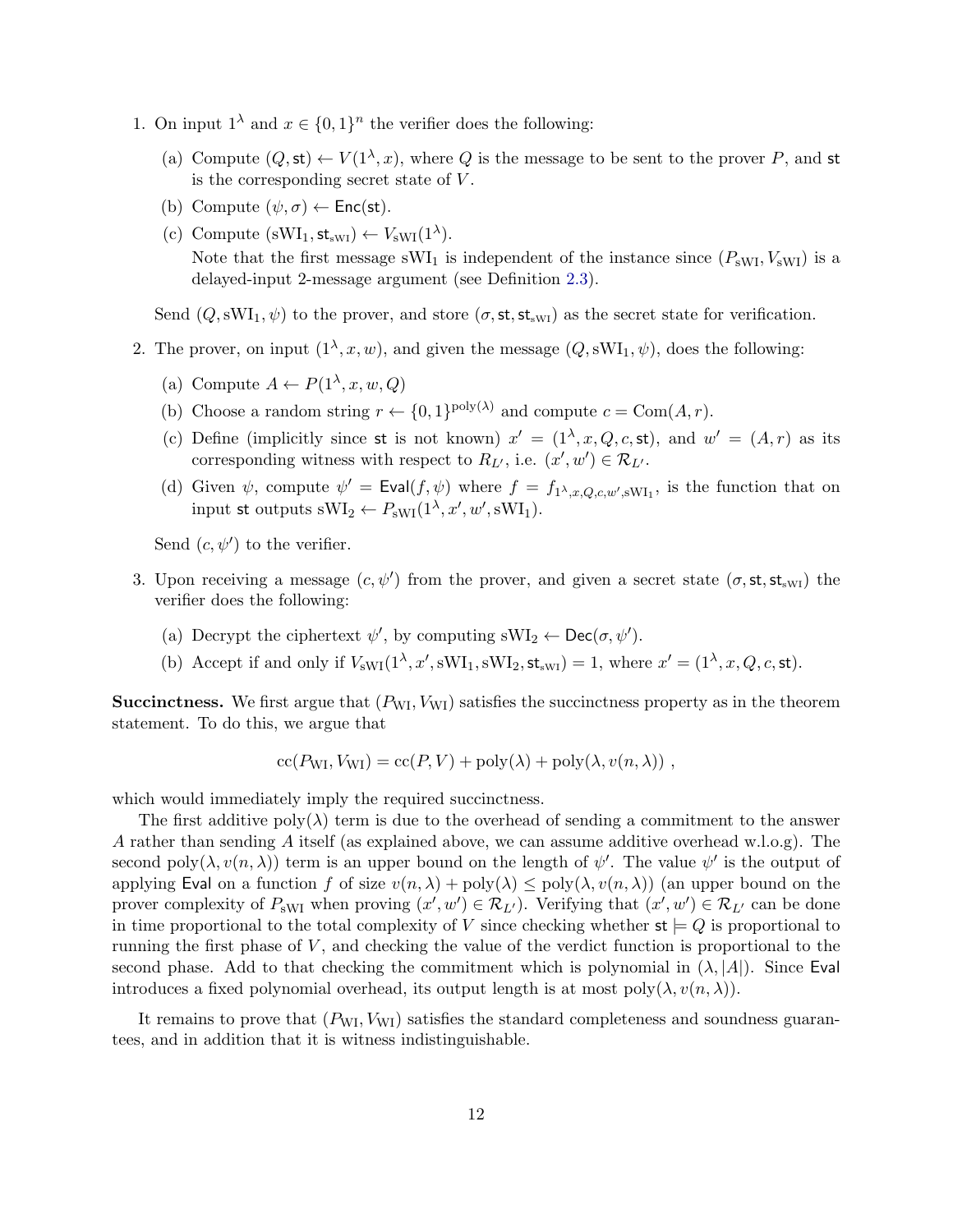**Completeness.** The completeness of  $(P_{\rm WI}, V_{\rm WI})$  follows immediately from the completeness of  $(P, V)$ , the delayed-input completeness of  $(P_{sWI}, V_{sWI})$ , and the correctness of the underlying private remote evaluation scheme.

**Soundness.** Consider a cheating prover  $P_{\text{WI}}^*$  that for any security parameter  $1^{\lambda}$  generates  $x \in$  $\{0,1\}^n \setminus L$ , where  $n \leq \text{poly}(\lambda)$ , such that for some non-negligible function  $\alpha = \alpha(\lambda)$ 

<span id="page-12-1"></span>
$$
\Pr[\text{Output}_{V_{\text{WI}}}(P_{\text{WI}}^*, V_{\text{WI}})(1^\lambda, x) = 1] \ge \alpha \tag{2}
$$

Recall that  $P_{\text{WI}}^*$ , upon receiving a message  $(Q, sWI_1, \psi)$ , where  $\psi \leftarrow \text{Enc}_1(\text{st})$ , from the verifier, generates a response  $(c, \psi')$ . Since Com is a statistically binding commitment scheme that can be broken in poly(T) time, there exists a poly(T)-time algorithm that given c outputs  $(A', r')$  such that  $c = \text{Com}(A', r').$ 

Define

<span id="page-12-0"></span>
$$
\alpha_1 = \alpha_1(\lambda) \triangleq \Pr[(\text{Output}_{V_{\text{WI}}}(P_{\text{WI}}^*, V_{\text{WI}})(1^{\lambda}, x) = 1) \land (V(1^{\lambda}, x, Q, A', \text{st}) = 0)].
$$
\n(3)

We consider a cheating prover  $P_{s\text{WI}}^{*} = M_1^{P_{\text{WI}}^{*}}$  (where  $M_1$  is a non-rewinding reduction) that succeeds in breaking the delayed input soundness of  $(P_{sWI}, V_{sWI})$  with probability  $\alpha_1$ . The reduction  $M_1$ , takes as input a message  $sWI<sub>1</sub>$  from the verifier  $V<sub>sWI</sub>$ , and does the following:

- 1. Generate  $x \leftarrow P_{\text{WI}}^*(1^{\lambda})$  using the  $P_{\text{WI}}^*$  oracle.
- 2. Compute  $(Q, \mathsf{st}) \leftarrow V(1^{\lambda}, x)$ .
- 3. Compute  $(\psi, \sigma) \leftarrow \mathsf{Enc}(\mathsf{st})$ .
- 4. Send  $(Q, sWI_1, \psi)$  to the  $P_{WI}^*$  oracle to obtain  $(c, \psi') = P_{WI}^*(Q, sWI_1, \psi)$ . Recall that for an honest  $P_{\text{WI}}$ , it holds that  $\psi'$  decrypts to sWI<sub>2</sub>.
- 5. Let  $x' = (1^{\lambda}, x, Q, c, \text{st}).$
- 6. Compute  $sWI_2 \leftarrow \mathsf{Dec}(\sigma, \psi').$
- 7. Send  $(x', sWI_2)$  to the verifier.

Note that it suffices to argue that

$$
Pr[V_{sWI}(1^{\lambda}, sWI_1, (x', sWI_2), st_{sWI}) = 1 \wedge (x' \notin L')] \ge \alpha_1.
$$

This follows immediately from Eq. [\(3\)](#page-12-0), together with the fact that  $x' \notin L'$  if and only if  $V(1^{\lambda}, x, Q, A', \text{st}) =$ 0, where  $A'$  is the value that c commits to, and the fact that

 $V_\text{WI}(1^\lambda,x,(Q,\text{sWI}_1,\psi),(c,\psi'),\text{st})=1$ 

only if

$$
V_{sWI}(1^{\lambda}, sWI_1, (x', sWI_2), \mathsf{st}_{sWI}) = 1.
$$

Note that by Eq.  $(2)$  and  $(3)$ ,

<span id="page-12-2"></span>
$$
\Pr[(\text{Output}_{V_{\text{WI}}}(P_{\text{WI}}^*, V_{\text{WI}})(1^{\lambda}, x) = 1) \land (V(1^{\lambda}, x, Q, A', \text{st}) = 1)] \ge \alpha - \alpha_1. \tag{4}
$$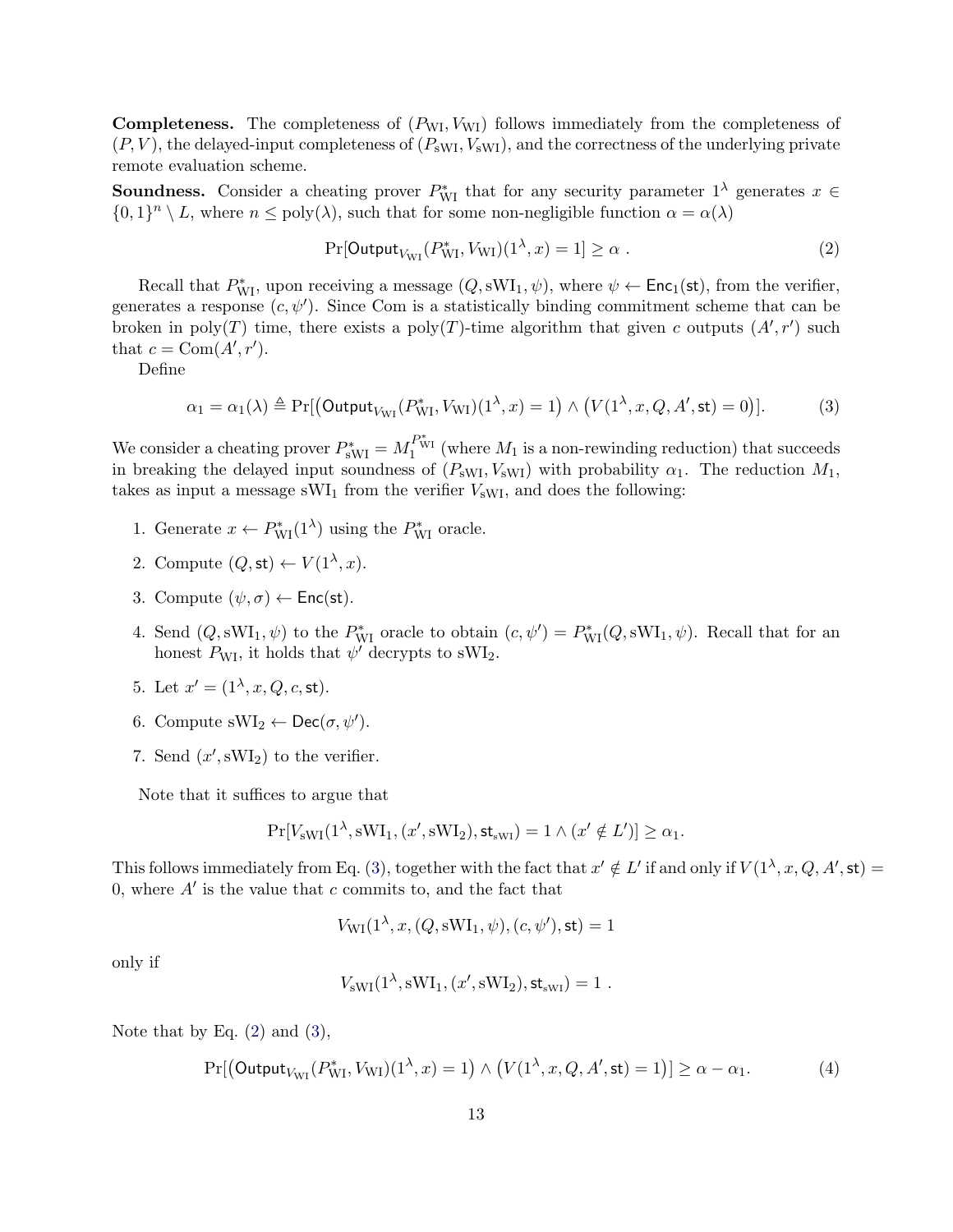We now present  $poly(T)$ -time straight line reductions  $M_2, M_3$  converting  $P^*_{\text{WI}}$  into an adversary A that breaks the indistinguishability property of the encoding scheme (i.e., breaks Claim [2.4](#page-8-0) with respect to a poly(T)-size adversary), and into cheating prover  $P^*$  for the underlying 2-message argument  $(P, V)$ , respectively, so that the sum of the advantages of the resulting adversaries, denoted  $\alpha_2, \alpha_3$  respectively is  $\alpha_2 + \alpha_3 \ge \alpha - \alpha_1$ . Furthermore,  $M_3$  is also input preserving.

The distinguisher  $\mathcal{A} = M_2^{P_{\rm WI}^*}$  runs as follows.

- 1. Generate  $x \leftarrow P_{\text{WI}}^*(1^{\lambda})$ .
- 2. Run the verifier  $V(1^{\lambda}, x)$  to generate  $(Q, \text{st})$ .
- 3. Send  $(st, 0^{|st|})$  as the two messages for the distinguishing advantage, and receive a challenge encoding  $\psi$  from the encoding scheme challenger.
- 4. Generate  $(sWI_1, st_{swI}) \leftarrow V_{swI}(1^{\lambda}).$
- 5. Send  $(Q, sWI_1, \psi)$  to the  $P^*_{WI}$  oracle to obtain  $(c, \psi') = P^*_{WI}(Q, sWI_1, \psi)$ .
- 6. Run in time  $\text{poly}(T)$  to find  $(A', r')$  such that  $c = \text{Com}(A', r')$ .
- 7. Return  $V(1^{\lambda}, x, Q, A', \text{st})$ .

The cheating prover  $P^* = M_3^{P^*_{\text{WI}}}$  is as follows.

- 1. Upon receiving a security parameter  $1^{\lambda}$ , generate  $x \leftarrow P_{\text{WI}}^*(1^{\lambda})$ .
- 2. Upon receiving a message Q from the verifier  $V(1^{\lambda}, x)$ , do the following:
	- (a) compute  $(sWI_1, st_{swI}) \leftarrow V_{swI}(1^{\lambda}).$
	- (b) Generate  $\psi \leftarrow \text{Enc}_1(0^{|\text{st}|})$  (while st itself is unknown, its length is specified by the protocol, we recall that  $Enc_1$  is the algorithm that executes Enc but only outputs the  $\psi$ component, see Section [2.2\)](#page-7-1).
	- (c) Send  $(Q, sWI_1, \psi)$  to the  $P^*_{WI}$  oracle to obtain  $(c, \psi') = P^*_{WI}(Q, sWI_1, \psi)$ .
- 3. Run in time  $\text{poly}(T)$  to find  $(A', r')$  such that  $c = \text{Com}(A', r')$ .
- 4. Send  $A'$  to the verifier.

Note that  $\sigma$  is not used at all by our  $P^*$  (and of course also not by V which is the distinguisher for the original protocol). Consider an experiment with a prover  $\tilde{P}^*$  which is identical to  $P^*$  except it uses  $\psi = \text{Enc}_1(\text{st})$ , where st is the actual secret state corresponding to Q. Then by Eq. [\(4\)](#page-12-2),

$$
Pr[(\tilde{P}^*, V)(x) = 1] \ge \alpha - \alpha_1.
$$

However, by definition of  $\tilde{P}^*$ , it is identical to  $P^*$  except for the use of  $\psi$  that encodes st instead of  $0^{|\mathsf{st}|}$ . If the two behave differently this translates to advantage for the distinguisher A. In other words, the success probability of  $A$  is exactly

$$
\alpha_2 = \Pr[(P^*, V)(x) = 1] - \Pr[(\tilde{P}^*, V)(x) = 1].
$$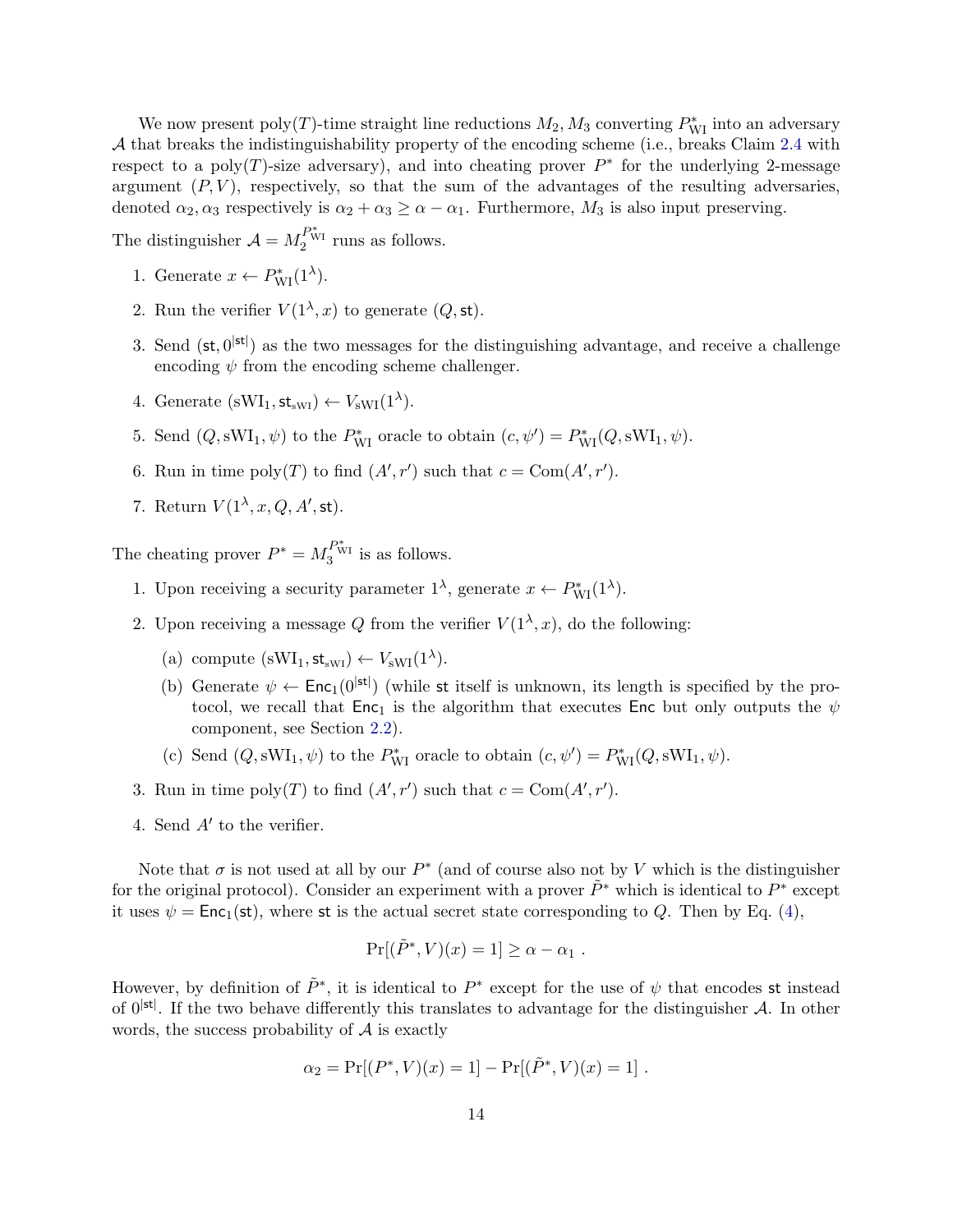We conclude that  $\alpha_1 + \alpha_2 + \alpha_3 \ge \alpha$  as required.

**Witness Indistinguishability.** It remains to argue that  $(P_{\rm WI}, V_{\rm WI})$  satisfies the WI criterion. Fix a function  $n = n(\lambda) \leq \text{poly}(\lambda)$ , and fix any ensemble  $\{(x_n, w_{1,n}, w_{2,n})\}_{\lambda \in \mathbb{N}}$ , such that  $(x_n, w_{1,n}) \in$  $\mathcal{R}_L$  and  $(x_n, w_{2,n}) \in \mathcal{R}_L$ . Suppose for the sake of contradiction that there exists a (non-uniform) poly-size cheating verifier  $V_{\text{WI}}^*$ , such that

 $\mathsf{View}_{V^*_\mathrm{WI}}(P_\mathrm{WI}(1^\lambda,x_n,w_{1,n}),V^*_\mathrm{WI}(1^\lambda,x_n)) \not\approx \mathsf{View}_{V^*_\mathrm{WI}}(P(1^\lambda,x_n,w_{2,n}),V^*_\mathrm{WI}(1^\lambda,x_n)).$ 

Assume w.l.o.g that  $V_{\text{WI}}^*$  is deterministic and denote  $V_{\text{WI}}^* = (V_{\text{WI},1}^*, V_{\text{WI},2}^*)$  s.t.  $(Q, s\text{WI}, \psi)$  =  $V_{\text{WI},1}^*(1^{\lambda}, x_n)$  generates the first message of  $V_{\text{WI}}^*$ , and  $V_{\text{WI},2}^*(c, \psi')$  is the distinguisher that takes the message from  $P_{\rm WI}$  and outputs a bit. Note that  $\lambda$  determines n and thus also x and  $(Q, sWI_1, \psi)$ . Let  $st = Sim_1(\psi)$ , where  $Sim_1(\cdot)$  is the possibly inefficient first part of the simulator for the remote evaluation scheme (see Section [2.2\)](#page-7-1). Note that st is uniquely well defined per  $\lambda$ .

We design a cheating non-uniform adversary  $V_{sWI}^*$  for the strongly witness indistinguishable scheme. Note that since the adversary is allowed to be non-uniform, we can hard-code the values  $(x_n, w_{1,n}, w_{2,n}, Q, \text{sWI}_1, \psi, \text{st})$  into  $V_{\text{sWI}}^*$ .

We start by defining the two distributions

 $\{\mathcal{X}_{1,n(\lambda)}',\mathcal{W}_{1,n(\lambda)}'\}_{\lambda\in\mathbb{N}}$  and  $\{\mathcal{X}_{2,n(\lambda)}',\mathcal{W}_{2,n(\lambda)}'\}_{\lambda\in\mathbb{N}}$ ,

as required by the definition of sWI. The samplers for these distributions can also depend on  $(x_n, w_{1,n}, w_{2,n}, Q, sWI_1, \psi, st)$ . Formally, for  $b \in \{1, 2\}$ , the distribution  $(\mathcal{X}'_{b,n(\lambda)}, \mathcal{W}'_{b,n(\lambda)})$  generates pairs  $(x'_{b,n}, w'_{b,n}) \in \mathcal{R}_{L'}$  as follows:

- 1. Emulate the prover  $P_{\text{WI}}(1^{\lambda}, x_n, w_{b,n}, Q, \text{sWI}_1, \psi)$ , as follows.
	- (a) Compute  $A \leftarrow P(1^{\lambda}, x_n, w_{b,n}, Q)$ .
	- (b) Compute  $c = \text{Com}(A, r)$  with uniformly chosen  $r \leftarrow \{0, 1\}^{\text{poly}(\lambda)}$ .
- 2. Set  $x'_{b,n} = (1^{\lambda}, x_n, Q, c, \text{st})$  and  $w'_{b,n} = (A, r)$ .

The computational hiding property of the commitment scheme implies that indeed

$$
\{\mathcal{X}_{1,n(\lambda)}'\}_{\lambda\in\mathbb{N}}\stackrel{c}{\approx}\{\mathcal{X}_{2,n(\lambda)}'\}_{\lambda\in\mathbb{N}}.
$$

We still need to prove that  $(x'_{b,n}, w'_{b,n}) \in R_{L'}$  for  $b \in \{1, 2\}$ . If  $st \models Q$  then this follows from the perfect completeness of  $(P, V)$ . If  $st \not\models Q$  this follows by definition (see Eq. [\(1\)](#page-10-1)).

For this pair of distributions, the cheating verifier  $V_{\text{sWI}}^*$  runs as follows.

- 1. Send the fixed value  $\text{sWI}_1$  as the first message.
- 2. Receive  $x' = (1^{\lambda}, x_n, Q, c, \text{st})$  and message sWI<sub>2</sub> =  $P_{\text{sWI}}(x', w', \text{sWI}_1)$ .
- 3. Generate simulated  $\psi' = \mathsf{Sim}_2(\psi, \mathsf{st}, sW\mathsf{I}_2)$ , where  $\mathsf{Sim}_2$  is the simulator for the remote eval-uation scheme (see Section [2.2\)](#page-7-1), and output  $V_{\text{WI},2}^*(c, \psi', s\text{WI}_2)$ .

To prove that  $V_{sWI}^*$  indeed distinguishes between the distributions  $\{\mathcal{X}'_{b,n(\lambda)}, \mathcal{W}'_{b,n(\lambda)}\}_{\lambda \in \mathbb{N}}$ , we consider a hybrid where  $\psi'$  is generated as  $\textsf{Eval}(f_{1^{\lambda},x,Q,c,w'_{b,n},sW1},\psi)$ . This hybrid is computationally indistinguishable from the original experiment by Claim [2.2.](#page-8-1) However, in this hybrid the distribution given to  $V_{\text{WI},2}^*$  is identical to the one produced by  $P_{\text{WI}}$ , and since we assume that  $V_{\text{WI}}^*$ is a successful adversary against WI, it follows that our  $V_{sWI}^*$  successfully distinguishes between the distributions  $\{\mathcal{X}_{b,n(\lambda)}', \mathcal{W}_{b,n(\lambda)}'\}_{\lambda \in \mathbb{N}}$  in contradiction to the strong witness indistinguishability property.  $\Box$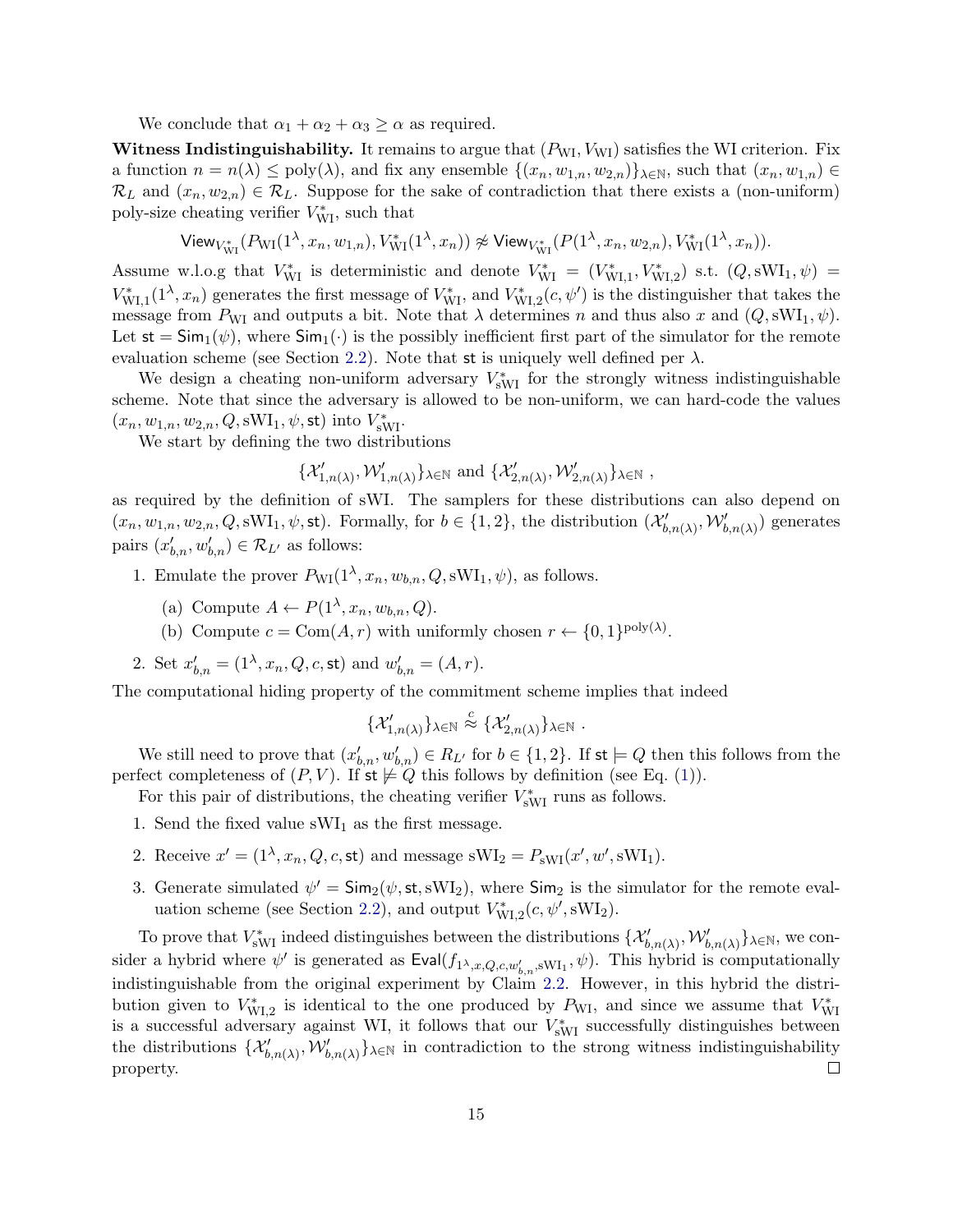# <span id="page-15-0"></span>3 Succinct Single-Round Access Control Scheme

In this section we formalize the notion of succinct single-round access control presented in Section [1.2.](#page-1-0) The motivation is to allow authorities to provide users with certificates of owning certain attributes (coming from a very large attribute universe). An authority is specified by a pair of master secret and public keys. After being issued a certificate, the user can succinctly prove in a witness indistinguishable manner that its attributes (issued by a specific authority) satisfy a predicate from a given class of predicates. Note that similarly to the setting of secret sharing, only monotone predicates make sense in this setting, since users can always behave as if they do not have a certain attribute, even if they do. We can now formally define the notion of succinct access control schemes.

<span id="page-15-1"></span>Definition 3.1. A succinct access control scheme with respect to a class of monotone functions F consists of a tuple of ppt algorithms (Setup,KeyGen, Query, Proof, Verdict), with the following syntax:

- Setup takes as input the security parameter  $1^{\lambda}$  and outputs a pair (mpk, msk) of master public and secret keys.
- KeyGen takes as input a tuple  $(1^{\lambda}, \text{msk}, N, S, \text{id})$ , where  $\lambda$  is the security parameter, msk is a master secret key (supposedly generated by  $\mathsf{Setup}(1^{\lambda})$ ),  $N \in \mathbb{N}$  is a parameter such that  $N < 2^{\lambda}$ ,  $S \subseteq [N]$ , and id  $\in \{0,1\}^{\lambda}$ . It outputs a secret key sk.
- Query takes as input the security parameter  $1^{\lambda}$  and outputs a pair (query, state).
- Proof takes as input a tuple  $(1^{\lambda}, f, \text{query}, \text{sk})$ , where  $f : \{0, 1\}^N \to \{0, 1\}$  is a predicate from the class F, query is supposedly generated by running Query( $1^{\lambda}$ ), and sk is supposedly generated by running KeyGen. It outputs a succinct proof, denoted by  $pf$ , of length  $\leq poly(\lambda)$ .
- Verdict takes as input a tuple  $(1^{\lambda}, f,$  query, state, mpk, pf) where  $f: \{0,1\}^N \rightarrow \{0,1\}$  is a predicate from the class F, (query, state) is supposedly generated by Query( $1^{\lambda}$ ), mpk is supposedly generated by Setup $(1^{\lambda})$ , and outputs 1 if and only if pf is accepting with respect to  $(1^{\lambda}, f,$  query, state, mpk).

Moreover, the running time of Verdict should be sublinear in the complexity of f, and only depend polynomially (or preferably quasi-linearly) on the input length and the description length of f.

In addition, an access control scheme must satisfy the following conditions:

• Completeness. For any  $\lambda \in \mathbb{N}$  any  $N < 2^{\lambda}$ , any poly-size  $f : \{0,1\}^N \to \{0,1\}$ , any identity  $\text{id} \in \{0,1\}^{\lambda}, \text{ and any set } S \subseteq [N] \text{ such that } f(\mathbf{1}_{1 \in S}, \ldots, \mathbf{1}_{N \in S}) = 1,$ 

 $\Pr[\mathsf{Verdict}(1^\lambda, f, \mathsf{query}, \mathsf{state}, \mathsf{mpk}, \mathsf{pf}) = 1] = 1 \;,$ 

where the probability is over the random coin tosses of Verdict, over (query, state)  $\leftarrow$  Query(1<sup> $\lambda$ </sup>), over pf  $\leftarrow$  Proof $(1^{\lambda}, f, \text{query}, \text{sk})$ , where sk  $\leftarrow$  KeyGen $(1^{\lambda}, \text{msk}, N, S, \text{id})$  and  $(\text{mpk}, \text{msk}) \leftarrow$ Setup $(1^{\lambda})$ .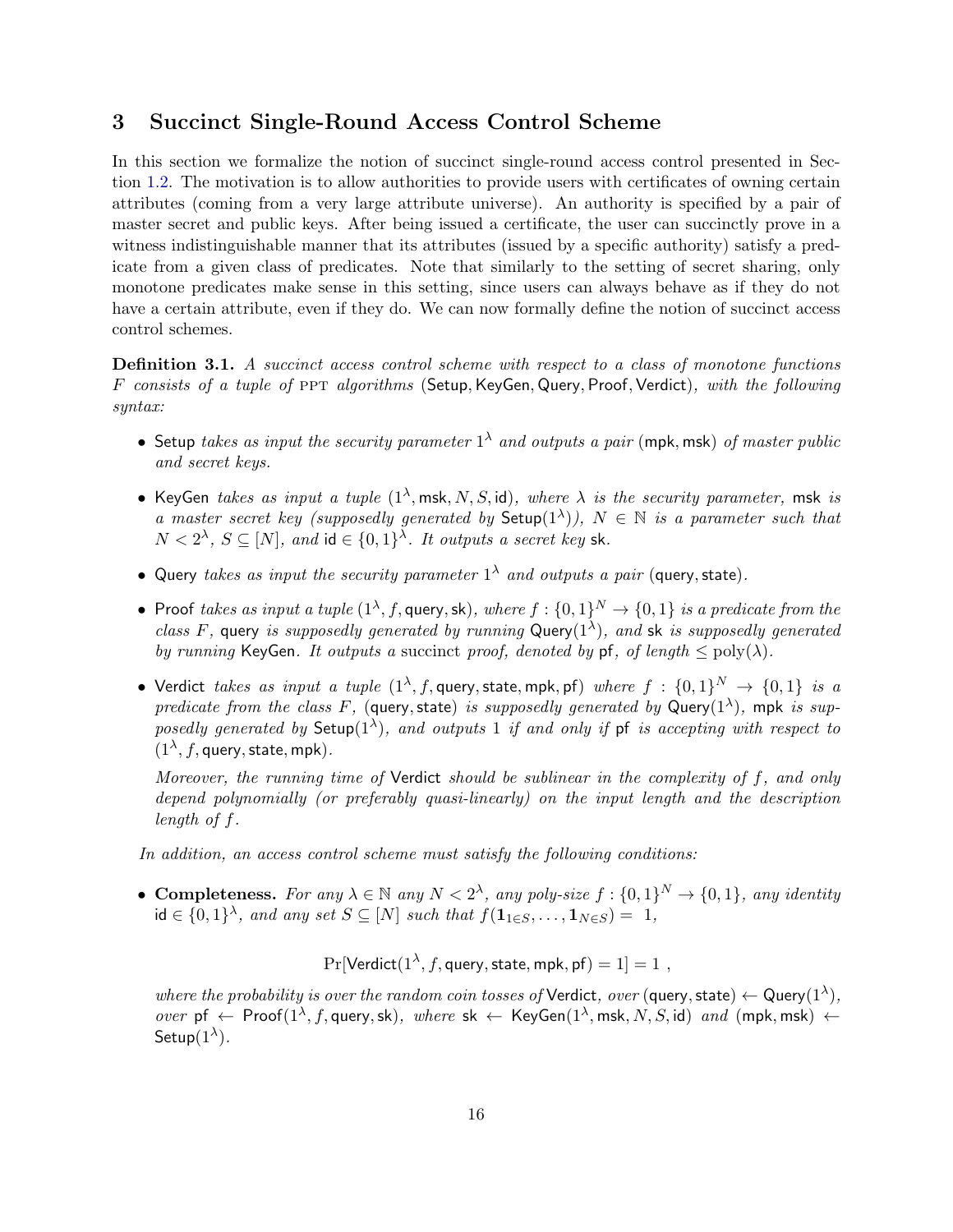• Soundness. For any  $\lambda \in \mathbb{N}$ , any polynomially-bounded  $N = N(\lambda)$ , any poly-size f:  $\{0,1\}^N \to \{0,1\}$ , we consider an oracle  $\mathcal{O} = \mathcal{O}_{\mathsf{msk}}$ , that on input (id, S), outputs sk  $\leftarrow$ KeyGen $(1^{\lambda}, \textsf{msk}, N, S, \textsf{id})$  if and only if  $\textsf{id} \in \{0,1\}^{\lambda}, \ S \subseteq [N], \ and \ f(\mathbf{1}_{1 \in S}, \ldots, \mathbf{1}_{N \in S}) = 0$ (recall that f is monotone); and otherwise output  $\bot$ .

The soundness requirement is that for any PPT adversary  $\mathcal{A} = (\mathcal{A}_1, \mathcal{A}_2)$  it holds that

 $\Pr[\mathsf{Verdict}(1^\lambda, f, \mathsf{query}, \mathsf{state}, \mathsf{mpk}, \mathsf{pf}^*) = 1] = \operatorname{negl}(\lambda),$ 

where  $pf^* \leftarrow \mathcal{A}_2(1^{\lambda}, \text{query}, \mathcal{A}_1^{\mathcal{O}_{msk}}(1^{\lambda}, \text{mpk})), \text{ and in addition (query, state)} \leftarrow \text{Query}(1^{\lambda}) \text{ and }$  $(mpk, msk) \leftarrow Setup(1^{\lambda}).$ 

Note that  $A_2$  does not take any oracle access, i.e. the adversary is first allowed to interact with the oracle, and only then sees the protocol query. We can hope for a stronger variant where oracle access is allowed after seeing the queries as well, but we cannot currently achieve this stronger notion.

• Witness Indistinguishability (WI). For any  $\lambda \in \mathbb{N}$ , any polynomially-bounded  $N = N(\lambda)$ , any poly-size  $f: \{0,1\}^N \to \{0,1\}$  in F, any  $\mathsf{id}_0, \mathsf{id}_1 \in \{0,1\}^{\lambda}$ , and any sets  $S_0, S_1 \subseteq [N]$  such that  $f(\mathbf{1}_{1\in S_b},\ldots,\mathbf{1}_{N\in S_b}) = 1$  for both  $b = 0$  and  $b = 1$ , the following holds: For any PPT adversary A that generates (query<sup>\*</sup>, state<sup>\*</sup>) =  $\mathcal{A}(1^{\lambda}, \text{msk}, \text{mpk})$ ,

 $(\mathsf{query}^*, \mathsf{state}^*, \mathsf{msk}, \mathsf{mpk}, \mathsf{pf}_0) \approx (\mathsf{query}^*, \mathsf{state}^*, \mathsf{msk}, \mathsf{mpk}, \mathsf{pf}_1),$ 

where

$$
\mathsf{pf}_b(\lambda) \leftarrow \mathsf{Proof}(1^{\lambda}, f, \mathsf{query}^*, \mathsf{sk}_b),
$$

where  $\mathsf{sk}_b \leftarrow \mathsf{KeyGen}(1^\lambda, \mathsf{msk}, N, S_b, \mathsf{id}_b).$ 

Remark [3.1](#page-15-1). We note that Definition 3.1 above guarantees that the identity of the prover remains hidden, even if the prover issues many proofs. This is the case since we require the WI property to hold even given msk.

We next define delegation for batch **NP** families, which will be a building block for our construction. The construction and proof will then follow.

### 3.1 Delegation for Batch-NP Families

In this section we define the notion of a (succinct, single-round) delegation scheme for a subclass of languages in  $\bf NP$ . While achieving the above for all of  $\bf NP$  is still out of reach under falsifiable assumptions, many meaningful subclasses of NP admit such proof systems with short proof length [\[BHK17,](#page-22-0) [BKK](#page-22-4)+17]. We start with a definition, and then proceed to derive corollaries based on known schemes in the literature.

<span id="page-16-0"></span>**Definition 3.2** (NP-Batching of a Function Family). Let  $F \subseteq \{\{0,1\}^* \to \{0,1\}\}\$ be a class of functions. Let  $R$  be an NP relation corresponding to an NP-language L, with witness length  $m = m(n)$  for length n instances. For  $x \in \{0,1\}^n$  we let  $\mathcal{R}_x : \{0,1\}^m \to \{0,1\}$  denote the function where  $\mathcal{R}_x(w) = 1$  if and only if  $(x, w) \in \mathcal{R}$ . Let N be a polynomial.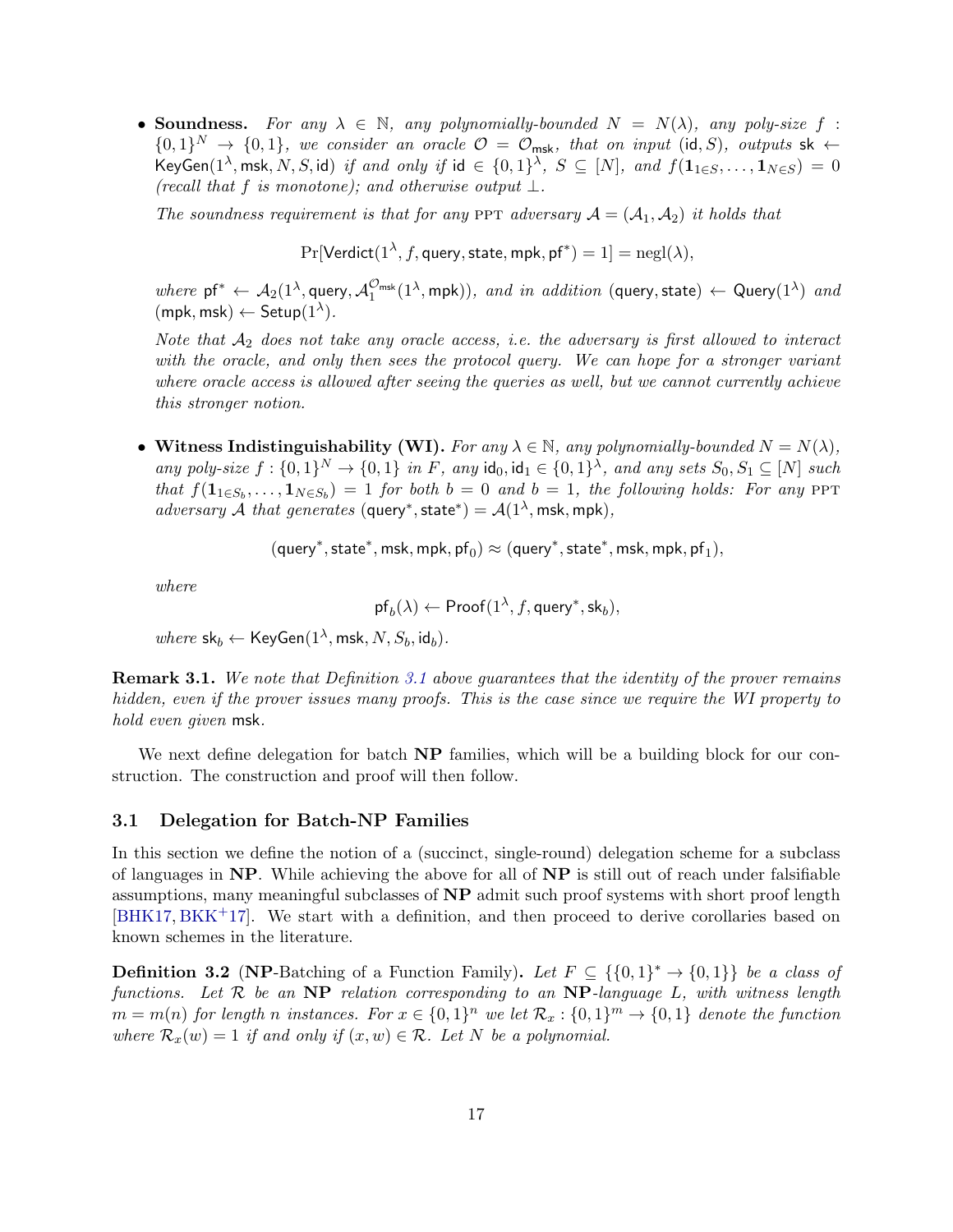We define the  $\mathcal{R}^N$ -batching of F, denoted  $F^{(\mathcal{R},N)}$  as follows. For all n (recalling that m, N are a function of n), let  $F_n = F \cap (\{\{0,1\}^N \to \{0,1\}\})$ . For all  $f \in F_n$  define  $g_f : (\{0,1\}^n)^N \times$  $({0,1}^m)^N \rightarrow {0,1}$  as

$$
g_f((x_1,\ldots,x_N),(w_1,\ldots,w_N))=f(\mathcal{R}_{x_1}(w_1),\ldots,\mathcal{R}_{x_N}(w_N))\ .
$$
 (5)

We frequently denote  $\mathbf{x} = (x_1, \dots, x_N)$ ,  $\mathbf{w} = (w_1, \dots, w_N)$ .

Finally,  $F^{(\mathcal{R},N)}$  is the class of all such functions  $g_f$ , formally:

$$
F_n^{(\mathcal{R},N)} = \{g_f : f \in F_n\} \tag{6}
$$

$$
F^{(\mathcal{R},N)} = \cup_{n \in \mathbb{N}} F_n^{(\mathcal{R},N)} \tag{7}
$$

We omit the superscript where  $R$ , N are clear from the context.

We can now define the notion of a succinct delegation scheme for a batch family.

<span id="page-17-0"></span>**Definition 3.3** (Delegation for Batch Families). Let R, N, F be as in Definition [3.2](#page-16-0) and let  $F^{(\mathcal{R},N)}$ be the N-batching of  $\mathcal R$  with respect to  $F$ .

A succinct and doubly efficient delegation scheme (or simply "a delegation scheme" for the purpose of this work) for  $F^{(\mathcal{R},N)}$  with communication overhead cov and verification overhead vov (both fixed polynomial functions), is a single-round proof system  $(P, V)$  running on inputs  $(1^{\lambda}, \mathbf{x}, M)$ , where M is a Turing machine s.t.  $M(1^n)$  runs in time  $\mathsf{T}(n)$  and outputs a circuit that computes a function  $g_n \in F_n^{(\mathcal{R},N)}$ .

with the following guarantees.

- Efficiency. The protocol  $(P, V)$ , on input  $(1^{\lambda}, \mathbf{x}, M)$ , has the following efficiency guarantees, for  $\mathbf{x} = (x_1, \dots, x_N)$  where each  $|x_i| = n$ , and assuming  $\lambda$  is such that  $\mathsf{T}(n) \in [\lambda, 2^{\lambda}]$ .
	- 1. The communication complexity is  $\mathsf{cov}(m, \lambda)$  (ideally  $m \cdot \mathrm{poly}(\lambda)$ ), where m is the length of a witness corresponding to an instance of length n in  $\mathcal{R}_L$ .
	- 2. The runtime of V is  $\mathsf{v}_N(n,N, |M|, m, \lambda)$ , where  $|M|$  denotes the size of the non-uniform advice of M.
	- 3. The runtime of P, given a witness **w** such that  $g_n(\mathbf{x}, \mathbf{w}) = 1$ , is  $\text{poly}(\mathsf{T}(n))$ .
- Perfect Completeness. For every security parameter  $\lambda$  and any inputs  $\mathbf{x} \in (\{0,1\}^n)^N$ and M such that  $\mathsf{T}(n) \in [\lambda, 2^{\lambda}]$ , and every satisfying assignment  $\mathbf{w} \in (\{0, 1\}^m)^N$  such that  $g_n(\mathbf{x}, \mathbf{w}) = 1$ :

$$
\Pr\left[ (P(\mathbf{w}), V)(1^{\lambda}, \mathbf{x}) = 1 \right] = 1,
$$

where the probability is over the random coin tosses of  $V$ .

• Soundness. For every machine M, for any function  $n(\lambda)$  s.t.  $T(n(\lambda)) = \text{poly}(\lambda)$  and for every constant  $c \in \mathbb{N}$ , there exists a PPT oracle machine  $\mathcal{E}_c$  such that if there exists a nonuniform PPT cheating prover  $P^*$ , that on input  $1^{\lambda}$  generates  $\mathbf{x} = \mathbf{x} \in (\{0,1\}^n)^N$ , such that for infinitely many  $\lambda \in \mathbb{N}$ ,

$$
\Pr\left[ (P^*, V)(1^{\lambda}, \mathbf{x}, M) = 1 \right] \ge \frac{1}{\lambda^c},
$$

then for these values of  $\lambda$ ,

$$
\Pr[\mathcal{E}_c^{P^*}(1^{\lambda}) = (\mathbf{x}, \mathbf{w}) \ s.t. \ g_n(\mathbf{x}, \mathbf{w}) = 1] = 1 - \text{negl}(\lambda).
$$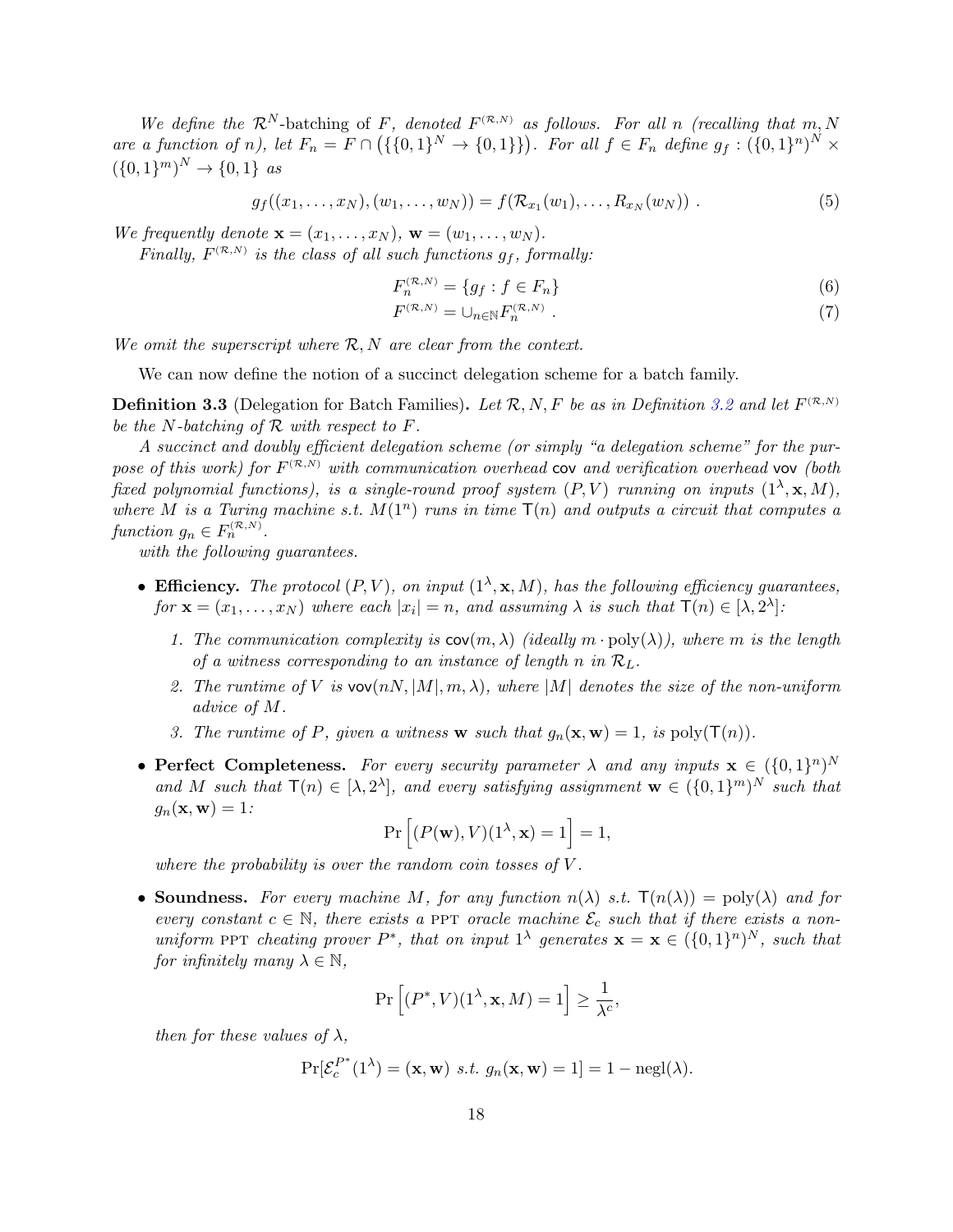### 3.2 Known Batch Delegation Schemes

Starting from the work of [\[BHK17\]](#page-22-0), delegation schemes are known for a number of function classes F. (Recall a batch delegation scheme for the set of all functions from a standard assumption may be too much to hope for, unless major progress in delegation is made and succinct arguments for all of NP are constructed.)

<span id="page-18-0"></span>**Theorem 3.1** (  $[BHK17]$ ). There exists a succinct delegation scheme when the class F is the class of all conjunctions, with quasi-linear verification overhead, under the assumption that computational private-information retrieval (PIR) exists. Furthermore, the delegation scheme is sound even against time  $T$  adversaries if the PIR scheme is secure against  $poly(T)$  time adversaries.

A different result can be achieved based on the construction of  $[BKK^+17]$  $[BKK^+17]$ .

<span id="page-18-1"></span>**Corollary 3.2** ( $[BKK^+17]$  $[BKK^+17]$ ). For any constant c, there exists a succinct delegation scheme for  $F = \mathsf{DSPACE}(n^c)$ , with fixed polynomial verification overhead, under the assumption that privateinformation retrieval (PIR) with sub-exponential security exists. Furthermore, the delegation scheme can be made sound even against sub-exponential time adversaries.

#### 3.3 Our Scheme

We now formally state the result that is hinted in Section [1.2.](#page-1-0)

<span id="page-18-2"></span>**Theorem 3.3.** Let  $F$  be a class of monotone functions. There exists a succinct single-round access control scheme for F if the following exist for some super-polynomial function  $T : \mathbb{N} \to \mathbb{N}$ .

- A batch delegation scheme for the class F as per Definition [3.3](#page-17-0) that is sound against  $poly(T)$ size cheating provers.
- A poly $(T)$ -secure 2-message oblivious transfer with statistical sender privacy (as in Defini-tion [2.2](#page-5-0) where Claim [2.4](#page-8-0) is satisfied w.r.t.  $\text{poly}(T)$ -size adversaries).
- A poly $(T)$ -secure signature scheme.
- A statistically-binding commitment scheme that can be broken in time  $\text{poly}(T)$ .

The required building blocks can be instantiated from various assumptions. For the delegation scheme, we can rely on the schemes in Theorem [3.1](#page-18-0) and Corollary [3.2.](#page-18-1) Given the new maliciously statistical sender private oblivious transfer and private information retrieval schemes from the DDH, QR, LWE and Decisional Composite Residuosity (DCR, a.k.a Paillier) assumptions [\[DGI](#page-22-10)+19], the following corollary follows.

Corollary 3.4. There exists a succinct single-round access control schemes as follows:

- For conjunctions, assuming the quasi-poly hardness of either DDH, QR, LWE, DCR, and assuming the existence of a sub-exponentially secure one-way function.
- For monotone space-bounded computation, assuming the sub-exponential hardness of either DDH, QR, LWE, DCR, and assuming the existence of a sub-exponentially secure one-way function.

The access control scheme uses the following components: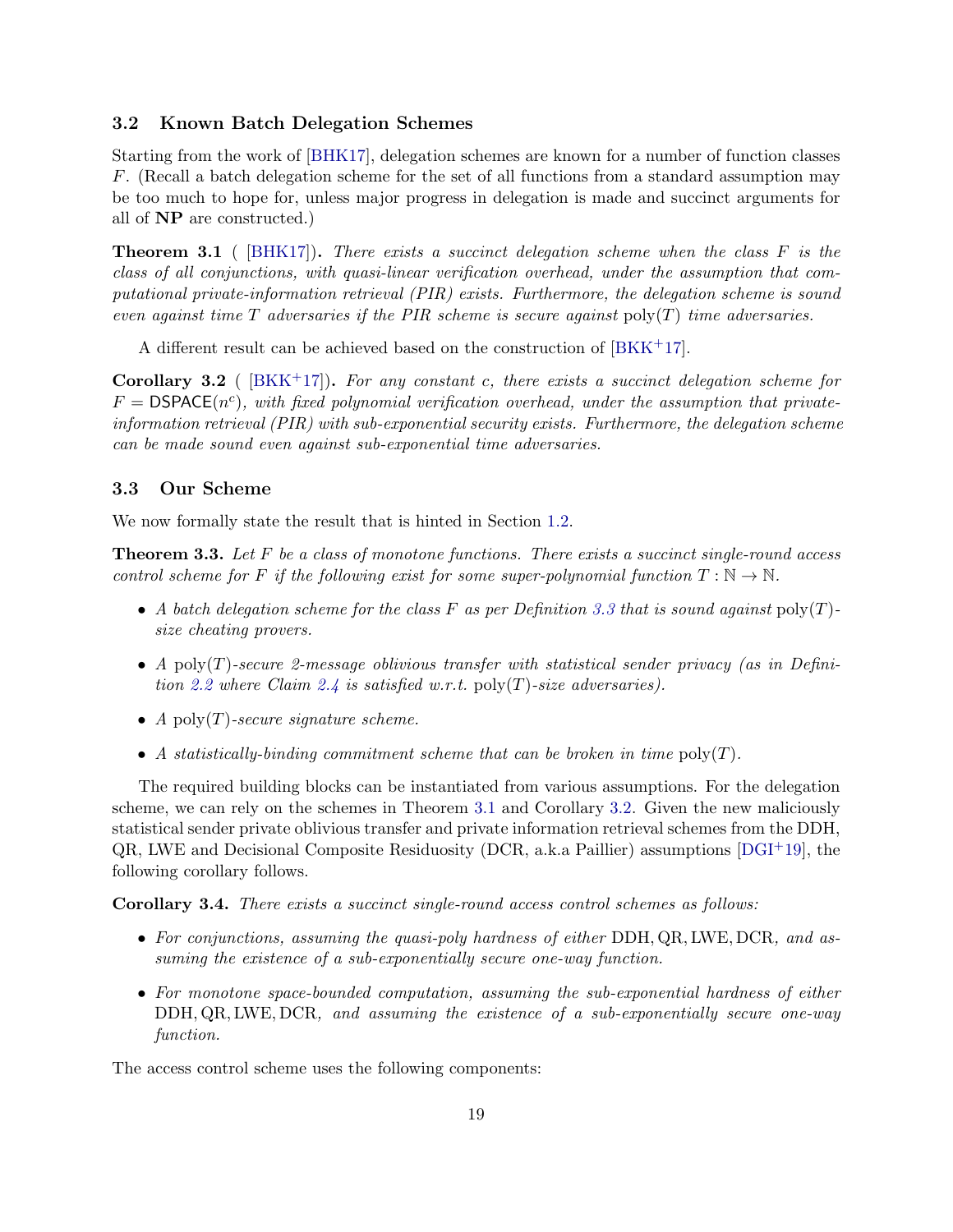- A batch delegation scheme for the class F as per Definition [3.3](#page-17-0) that is sound against poly(T)size cheating provers The schemes in Theorem [3.1](#page-18-0) and Corollary [3.2](#page-18-1) are examples for such schemes in the literature. We denote this delegation scheme by  $(P, V)$ .
- WI compiler w.r.t the super polynomial function  $T = T(n)$  (as in Theorem [2.5\)](#page-9-2). This can be constructed assuming the existence of a  $poly(T)$ -secure 2-message oblivious transfer with statistical sender privacy (as in Definition [2.2](#page-5-0) where Claim [2.4](#page-8-0) is satisfied w.r.t.  $poly(T)$ -size adversaries), and assuming the existence of a statistically binding commitment scheme Com that can be broken in time  $\text{poly}(T)$ .
- A poly $(T)$ -secure signature scheme SIG (i.e., one that is existentially unforgeable against chosen message attacks by a  $poly(T)$ -size adversary), which can be based on any  $poly(T)$ hard to invert one-way function, and does not require additional assumptions.

In what follows, we first present an access control scheme without the WI guarantee. We denote the algorithms in this (non WI) scheme by

```
\mathsf{AccessControl}' = (\mathsf{Setup}, \mathsf{KeyGen}, \mathsf{Query}', \mathsf{Proof}', \mathsf{Verdict}')
```
We then use our WI compiler from Section [2](#page-4-0) to compile (Query', Proof', Verdict') into a witness indistinguishable protocol (Query, Proof, Verdict), thus obtaining our final access control scheme

 $AccessControl = (Setup, KeyGen, Query, Proof, Verdict).$ 

- Setup( $1^{\lambda}$ ) generates a pair of keys (mpk, msk) by running the key generation algorithm of the signature scheme SIG (with security parameter  $\lambda$ ).
- KeyGen(1<sup> $\lambda$ </sup>, msk, N, S, id) samples a random tag tag  $\in \{0,1\}^{\lambda}$ , it computes a signature  $\sigma_{\text{tag},i} =$ Sign<sub>msk</sub>(tag||i) for every attribute  $i \in S$  and in addition  $\sigma_{\text{tag},0} = \text{Sign}_{\text{msk}}(\text{tag} |0)$ . It outputs  $(\mathsf{tag}, \{\sigma_{\mathsf{tag},i}\}_{i \in S \cup \{0\}}).$
- Query'(1<sup> $\lambda$ </sup>) generates a pair (Q, st)  $\leftarrow V(1^{\lambda})$ , where Q is the query string and st is the internal state. Note that we use the property that query string generation in the monotone delegation scheme is independent of the instance to be proven.
- Proof'(1<sup> $\lambda$ </sup>, f, Q, (tag, { $\sigma_{\text{tag},i}$ }<sub>i∈S∪{0}</sub>)) runs the prover P (from the monotone NP delegation scheme), respective to  $(R, f, \{x_i\}_{i \in [N]}),$  where  $x_i = \textsf{mpk} \|\textsf{tag}|i, R$  is the NP relation defined by

$$
(\mathsf{mpk} \|\mathsf{tag}\| i, \sigma) \in R \Leftrightarrow \mathsf{Verify}_{\mathsf{mpk}}(\mathsf{tag}\| i, \sigma) = 1,
$$

and  $f \in F$  is the function corresponding to the access structure. Let A denote the answer generated by  $P$ . Then  $Proof'$  outputs

$$
\mathsf{p}\mathsf{f}=(A,\mathsf{tag},\sigma_{\mathsf{tag},0}).
$$

• Verdict'(1<sup> $\lambda$ </sup>, f, Q, pf, st, mpk) parses pf = (A, tag,  $\sigma_{\text{tag},0}$ ), checks that Verify<sub>mpk</sub>(tag||0,  $\sigma_{\text{tag},0}$ ) = 1, and checks that A verifies correctly respective to the **NP** statement  $\{x_i\}_{i\in[N]}$ , where  $x_i =$  $mpk$ tag $\|i\|$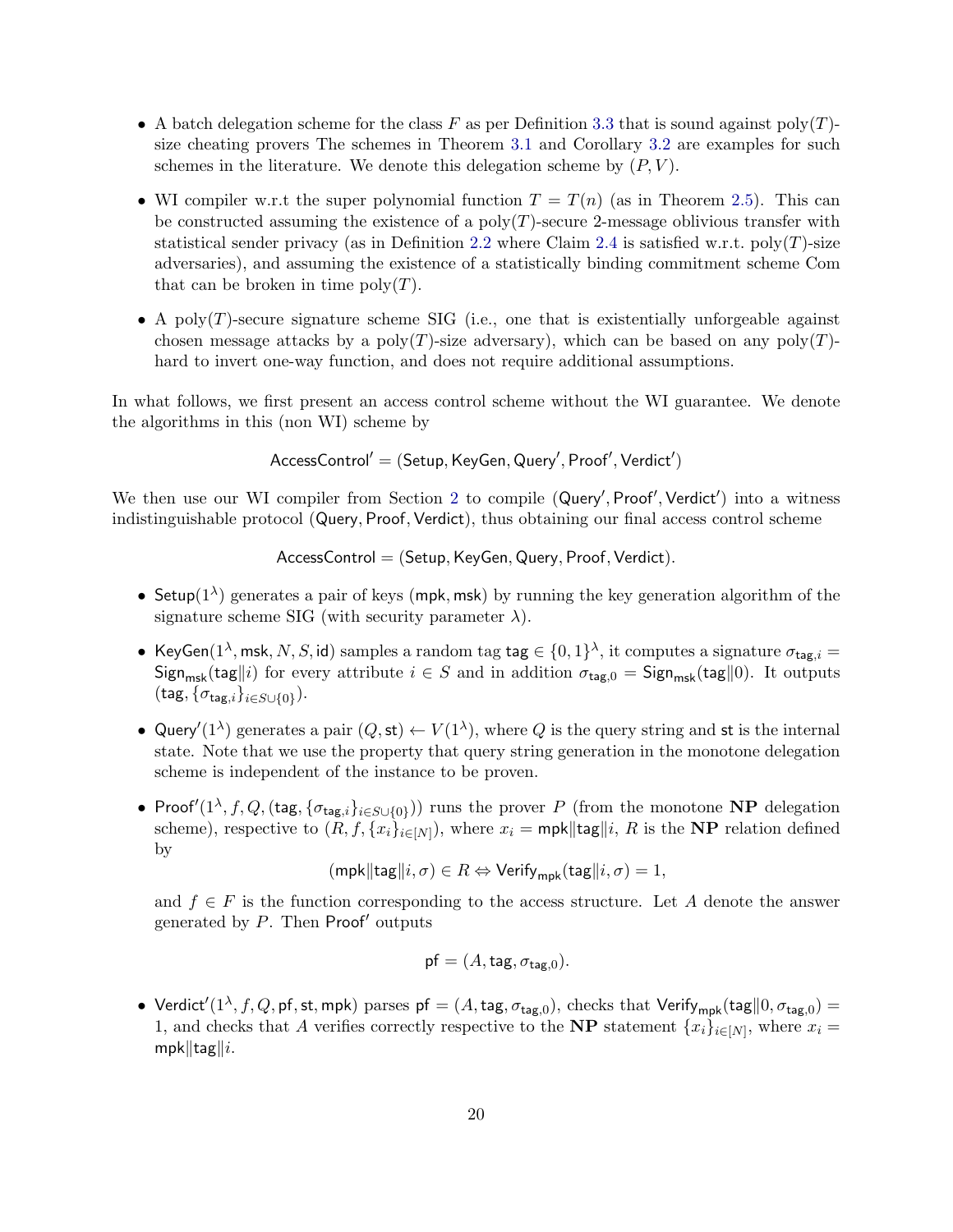Adding Witness Indistinguishability. We wish to augment the scheme AccessControl', and specifically the algorithms (Query', Proof', Verdict') with witness indistinguishability properties using the transformation from Section [2.](#page-4-0) The first idea would be to simply replace the NP proof system  $(Q, P, V)$  with its WI version as obtained from Theorem [2.5,](#page-9-2) however this is insufficient since Proof' outputs tag,  $\sigma_{\rm tag,0}$  in addition to the response A (note that outputting tag is necessary in order to avoid collusion, the role of the signature will be clarified in the proof). However, we can still consider the proof system defined by (Query', Proof', Verdict') itself, and apply Theorem [2.5](#page-9-2) to this proof system in order to obtain witness indistinguishability. We now no longer need to think about batch verification, and simply consider the **NP** relation that takes (mpk, tag,  $\{\sigma_{\text{tag},i}\}_{i\in S}$ ) as instance, verifies the signatures w.r.t tag and verifies that  $\mathcal F$  accepts relative to the resulting structure.

The description of the new (Query, Proof, Verdict) thus follows from (Query', Proof', Verdict') above together with Theorem [2.5,](#page-9-2) which concludes the description of our access control scheme. We now show that the required properties still hold.

#### 3.4 Proof of Theorem [3.3](#page-18-2) For Our Construction

We show completeness, soundness and WI of the scheme described above. While completeness will follow straightforwardly based on the correctness of the components, and WI follows via the WI properties guaranteed in Theorem [2.5,](#page-9-2) soundness is a more serious challenge. The reason is that in the soundness experiment, the adversary has access to the oracle  $\mathcal{O}$ , which in turn uses msk. We want to show that an adversary that violates soundness can forge signatures, but this will require care with respect to the use of the oracle  $\mathcal{O}$ . Details follow.

**Completeness.** The completeness follows immediately from the completeness of  $(P, V)$ , the completeness of the WI transformation (see Theorem [2.5\)](#page-9-2), and the correctness of the signature scheme.

Soundness. We prove soundness by again referring to the variant without privacy AccessControl', which has a valid syntax for an access control scheme. We show that an adversary that breaks soundness in AccessControl can be used to construct an adversary that breaks soundness in AccessControl', and then proceed with ruling out this option given the properties of the proof system and signature scheme. We start by assuming that there exists  $A$  such that (infinitely often)

$$
\Pr[\mathsf{Verdict}(1^\lambda, f, \mathsf{query}, \mathsf{state}, \mathsf{mpk}, \mathsf{pf}^*) = 1] \ge \delta(\lambda) \;,
$$

where  $\delta(\lambda)\geq 1/\mathrm{poly}(\lambda),$   $\mathsf{pf}^*\leftarrow \mathcal{A}_2(1^\lambda, \mathsf{query}, \mathcal{A}^{\mathcal{O}_{\mathsf{msk}}}_1(1^\lambda, \mathsf{mpk})),$  and where  $(\mathsf{query}, \mathsf{state})\leftarrow \mathsf{Query}(1^\lambda)$ and  $(\mathsf{mpk}, \mathsf{msk}) \leftarrow \mathsf{Setup}(1^{\lambda}).$ 

To reduce the soundness claim from AccessControl to AccessControl', we use the fact that the reduction from Theorem [2.5](#page-9-2) is black-box, non-rewinding and instance preserving. This means that given an adversary that breaks the soundness of the delegation scheme (Query, Proof, Verdict) with access to some oracle, then either there is an adversary with comparable advantage for (Query', Proof', Verdict') with the same instance and with access to the same oracle, or alternatively there is an adversary with the same oracle for the sWI scheme or for the remote evaluation scheme. However, for the latter cases oracle access can easily be simulated given msk, but sWI and the remove evaluation scheme are secure even given msk.

Therefore, an adversary against the soundness of AccessControl implies an adversary against the soundness of AccessControl'. That is, we assume that thee exists  $\mathcal{A}'$  such that (infinitely often)

$$
\Pr[\mathsf{Verdict}'(1^{\lambda}, f, \mathsf{query}, \mathsf{state}, \mathsf{mpk}, \mathsf{pf}^*) = 1] \ge \delta'(\lambda),
$$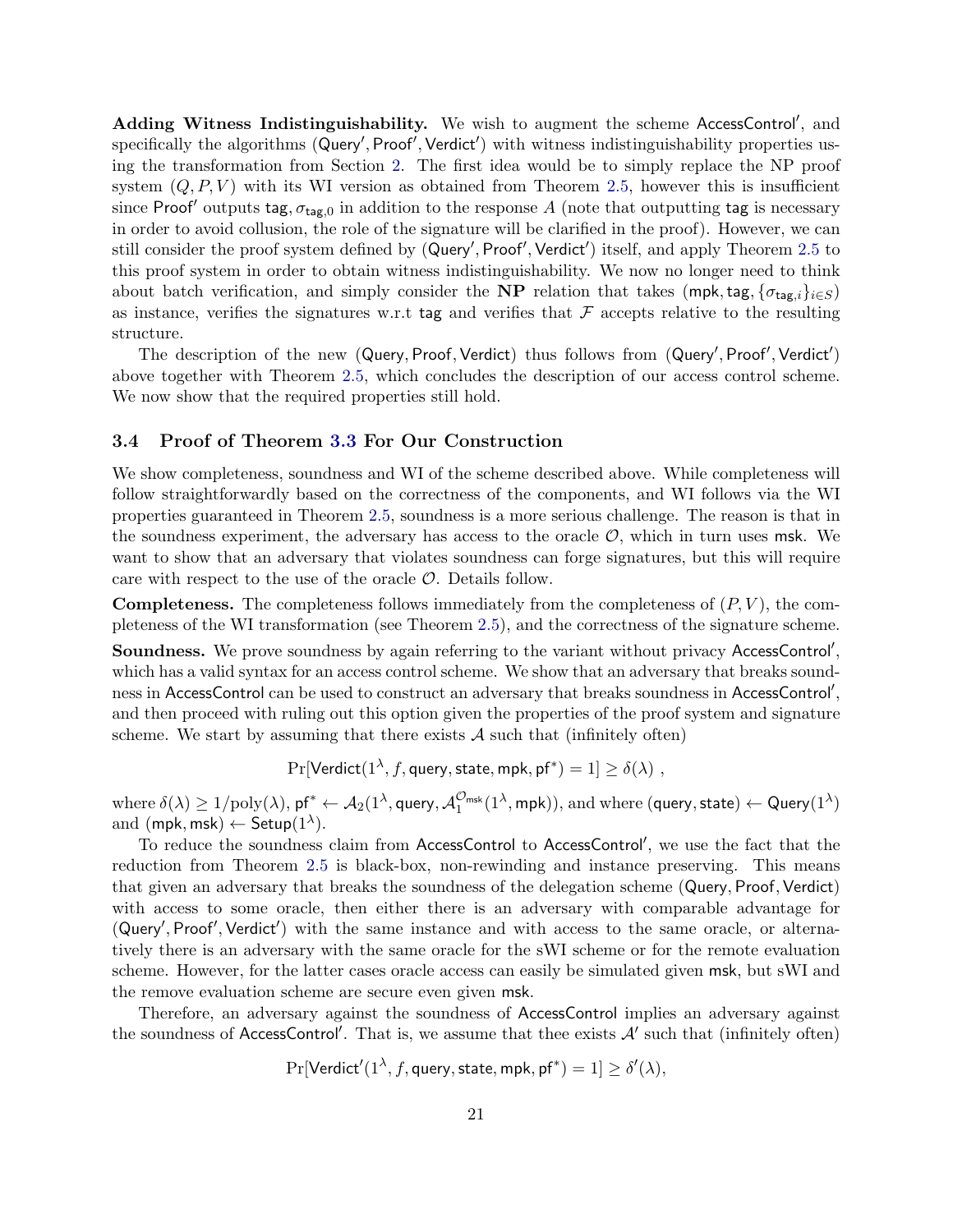$\text{where }\delta'(\lambda)\geq 1/\text{poly}(\lambda),\mathsf{p} \mathsf{f}^* \leftarrow \mathcal{A}'_2(1^\lambda,\mathsf{query},\mathcal{A}'^{\mathcal{O}_{\mathsf{msk}}}_1(1^\lambda,\mathsf{mpk})), \text{and where } (\mathsf{query},\mathsf{state}) \leftarrow \mathsf{Query}'(1^\lambda)$ and (mpk, msk)  $\leftarrow$  Setup(1<sup> $\lambda$ </sup>). The idea now is to use Definition [3.3](#page-17-0) to extract a signature out of the AccessControl' adversary and violate the unforgability of SIG, of course taking into account that A' has access to O which is capable of producing signatures. Let  $pf^* = (A^*, tag^*, \sigma^*)$  denote the forged proof generated by  $\mathcal{A}'$ , let q denote a polynomial upper bound on the number of  $\mathcal{O}$  queries made by  $\mathcal{A}'$ , and let  $TAGS = \{tag_1, \ldots, \text{tag}_q\}$  be the tags generated and returned by  $\mathcal O$  on these calls (we recall for the future that  $\text{tag}_i$  are generated uniformly and independently).

We now consider two cases:

1. In the first case, the adversary  $A'$  forges on a new tag:

$$
Pr[Verdict'(1^{\lambda}, f, query, state, mpk, pf^*) = 1 \land tag^* \notin TAGS] \ge \delta'(\lambda)/2
$$

infinitely often. In this case, we do not need to use the soundness of the argument system  $(P, V)$  since pf<sup>\*</sup> includes  $\sigma^*$  which is a valid signature on  $(\text{tag}^* \| 0)$ . Therefore  $\mathcal O$  can be simulated using a chosen message oracle for the signature scheme, we are guaranteed that this oracle will never be called on  $(\text{tag}^*||0)$  and therefore we can succeed in the forgery attack.

2. In the second case  $A'$  forges on a tag that was generated by  $\mathcal{O}$ :

$$
\Pr[\mathsf{Verdict}'(1^{\lambda}, f, \mathsf{query}, \mathsf{state}, \mathsf{mpk}, \mathsf{pf}^*) = 1 \land \mathsf{tag}^* \in \mathrm{TAGS}]\ge \delta'(\lambda)/2
$$

infinitely often. Note that either this case or the previous one must occur. In this case  $\sigma^*$  is not useful since we queried the chosen message oracle on  $(\text{tag}^*||0)$ . We therefore would like to use the extraction property of  $(P, V)$  to extract a signature on  $(\text{tag}^*||i)$  for  $i \notin S^*$  (the set that corresponds to the query that produced tag<sup>∗</sup> ).

We therefore need to convert  $A'$  into a non-adaptive adversary for  $(P, V)$ . First, we notice that  $(P, V)$  is applied to an **NP** language whose instances are of the form (mpk, tag) and the values  $\{x_i\}$  constitute a possible witness. Since Definition [3.3](#page-17-0) only allows to extract from a non-adaptive adversary, we will need to create an adversary that decides on  $(mpk, tag)$  before seeing query. The separation between  $\mathcal{A}'_1$  and  $\mathcal{A}'_2$  will thus be useful.

Consider the following distribution over non-adaptive adversaries against  $(P, V)$ . More accurately, our distribution will sample pairs of instance (mpk,  $\text{tag}'$ ) and algorithm  $\mathcal{B}$  s.t.  $\mathcal{B}(Q)$ is accepted by V with non-negligible probability, where  $Q$  is a sampled according to the Vprescribed distribution. The distribution is generated as follows. Sample mpk, msk and a random set TAGS. Set tag' to be a random element from TAGS. Execute  $\mathcal{A}_1^{\prime\mathcal{O}}(1^\lambda,\mathsf{mpk})$  to obtain a value  $\zeta$ , and set  $\mathcal{B}(Q) = \mathcal{A}'_2(1^{\lambda}, Q, \zeta)$ . The expected probability of success of  $\mathcal{B}(Q)$ is at least  $\delta'(\lambda)/(2q) > 1/\text{poly}(\lambda)$ , since with probability  $1/q$  the guess tag' hits the correct tag<sup>\*</sup> (which is an element of TAGS with probability  $\delta'(\lambda)/2$ ). This means with non-negligible probability, we sample  $(\text{mpk}, \text{tag}')$  for which  $\beta$  succeeds with non-negligible probability.

We can thus apply the extractor that is implied by Definition [3.3,](#page-17-0) to conclude that with non-negligible probability, it is possible to extract a set of signatures on messages (tag\* $|i\rangle$ ) for all  $i \in S$  where S satisfies F. However, in the above experiment, the oracle  $\mathcal O$  can be replaced with access to a chosen message signature oracle. We are guaranteed that this oracle is not queries on any S that satisfies  $\mathcal{F}$ . Therefore the extractor will allow to produce a signature on a message for which the chosen message oracle was not queried, thus violating the unforgability of the signature scheme with non-negligible probability. This completes the soundness argument.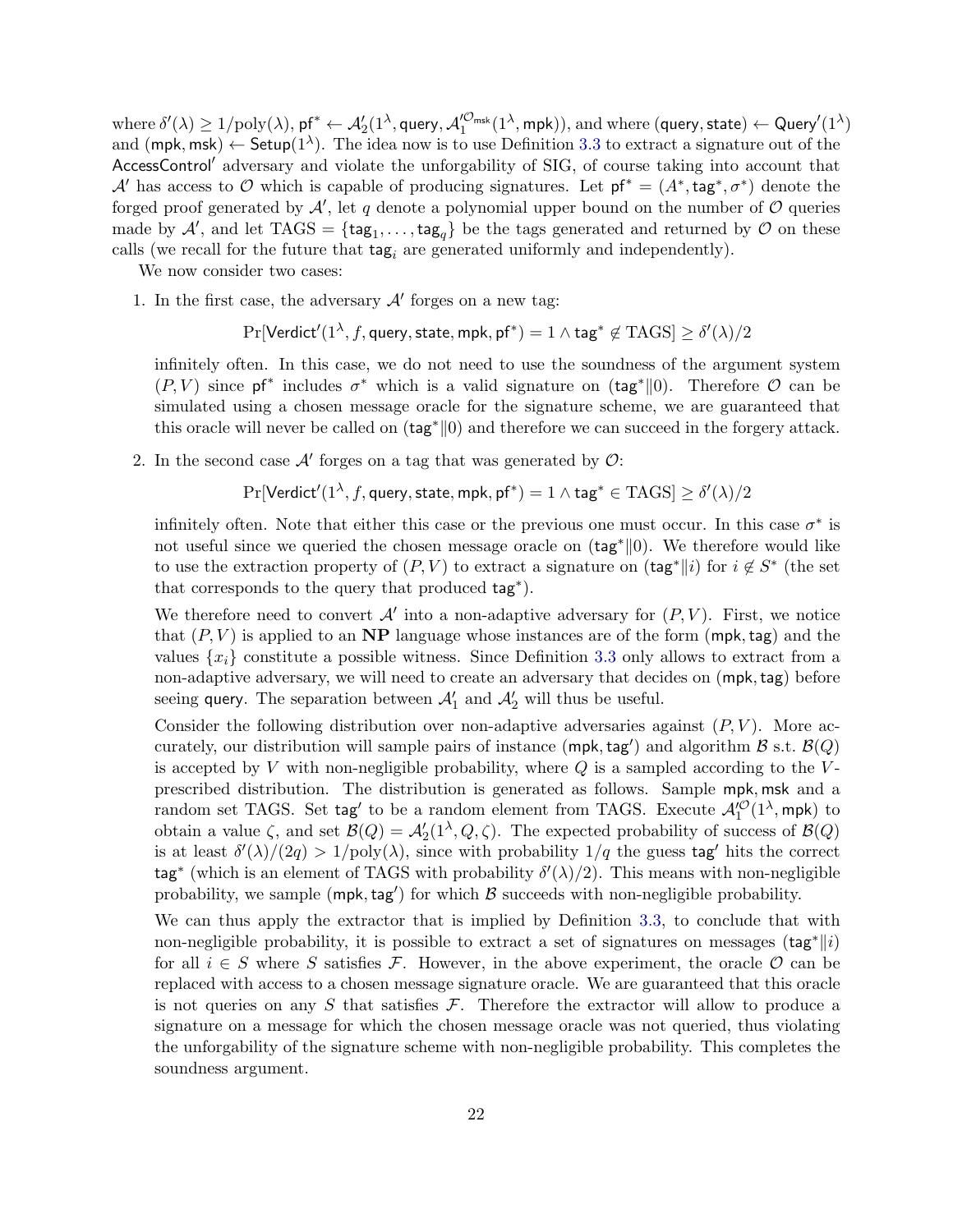Witness Indistinguishability. The WI condition follows immediately from the fact that the commitment scheme is (computationally) hiding, and from the strong WI property of  $(P_{sWI}, V_{sWI})$ .

# References

- <span id="page-22-5"></span>[BBK+16] Nir Bitansky, Zvika Brakerski, Yael Tauman Kalai, Omer Paneth, and Vinod Vaikuntanathan. 3-message zero knowledge against human ignorance. IACR Cryptology ePrint Archive, 2016:213, 2016.
- <span id="page-22-3"></span>[BCC+14] Nir Bitansky, Ran Canetti, Alessandro Chiesa, Shafi Goldwasser, Huijia Lin, Aviad Rubinstein, and Eran Tromer. The hunting of the SNARK. IACR Cryptology ePrint Archive, 2014:580, 2014.
- <span id="page-22-2"></span>[BCCT13] Nir Bitansky, Ran Canetti, Alessandro Chiesa, and Eran Tromer. Recursive composition and bootstrapping for SNARKS and proof-carrying data. In STOC, pages 111–120. ACM, 2013.
- <span id="page-22-8"></span>[BD18] Zvika Brakerski and Nico Döttling. Two-message statistical sender-private OT from LWE. IACR Cryptology ePrint Archive, 2018:530, 2018.
- <span id="page-22-0"></span>[BHK17] Zvika Brakerski, Justin Holmgren, and Yael Tauman Kalai. Non-interactive delegation and batch NP verification from standard computational assumptions. In Hamed Hatami, Pierre McKenzie, and Valerie King, editors, Proceedings of the 49th Annual ACM SIGACT Symposium on Theory of Computing, STOC 2017, Montreal, QC, Canada, June 19-23, 2017, pages 474–482. ACM, 2017.
- <span id="page-22-4"></span>[BKK+17] Saikrishna Badrinarayanan, Yael Tauman Kalai, Dakshita Khurana, Amit Sahai, and Daniel Wichs. Non-interactive delegation for low-space non-deterministic computation. Cryptology ePrint Archive, Report 2017/1250, 2017. To appear in STOC 2018.
- <span id="page-22-7"></span>[Cha82] David Chaum. Blind signatures for untraceable payments. In David Chaum, Ronald L. Rivest, and Alan T. Sherman, editors, Advances in Cryptology: Proceedings of CRYPTO '82, Santa Barbara, California, USA, August 23-25, 1982., pages 199–203. Plenum Press, New York, 1982.
- <span id="page-22-6"></span>[Cha85] David Chaum. Security without identification: Transaction systems to make big brother obsolete. Commun. ACM, 28(10):1030–1044, 1985.
- <span id="page-22-1"></span>[DFH12] Ivan Damgård, Sebastian Faust, and Carmit Hazay. Secure two-party computation with low communication. In Theory of Cryptography - 9th Theory of Cryptography Conference, TCC 2012, Taormina, Sicily, Italy, March 19-21, 2012. Proceedings, pages 54–74, 2012.
- <span id="page-22-10"></span>[DGI+19] Nico Döttling, Sanjam Garg, Yuval Ishai, Giulio Malavolta, Tamer Mour, and Rafail Ostrovsky. Trapdoor hash functions and their applications, 2019. To appear in CRYPTO 2019.
- <span id="page-22-9"></span>[GHV10] Craig Gentry, Shai Halevi, and Vinod Vaikuntanathan. i-hop homomorphic encryption and rerandomizable yao circuits. In Tal Rabin, editor, Advances in Cryptology -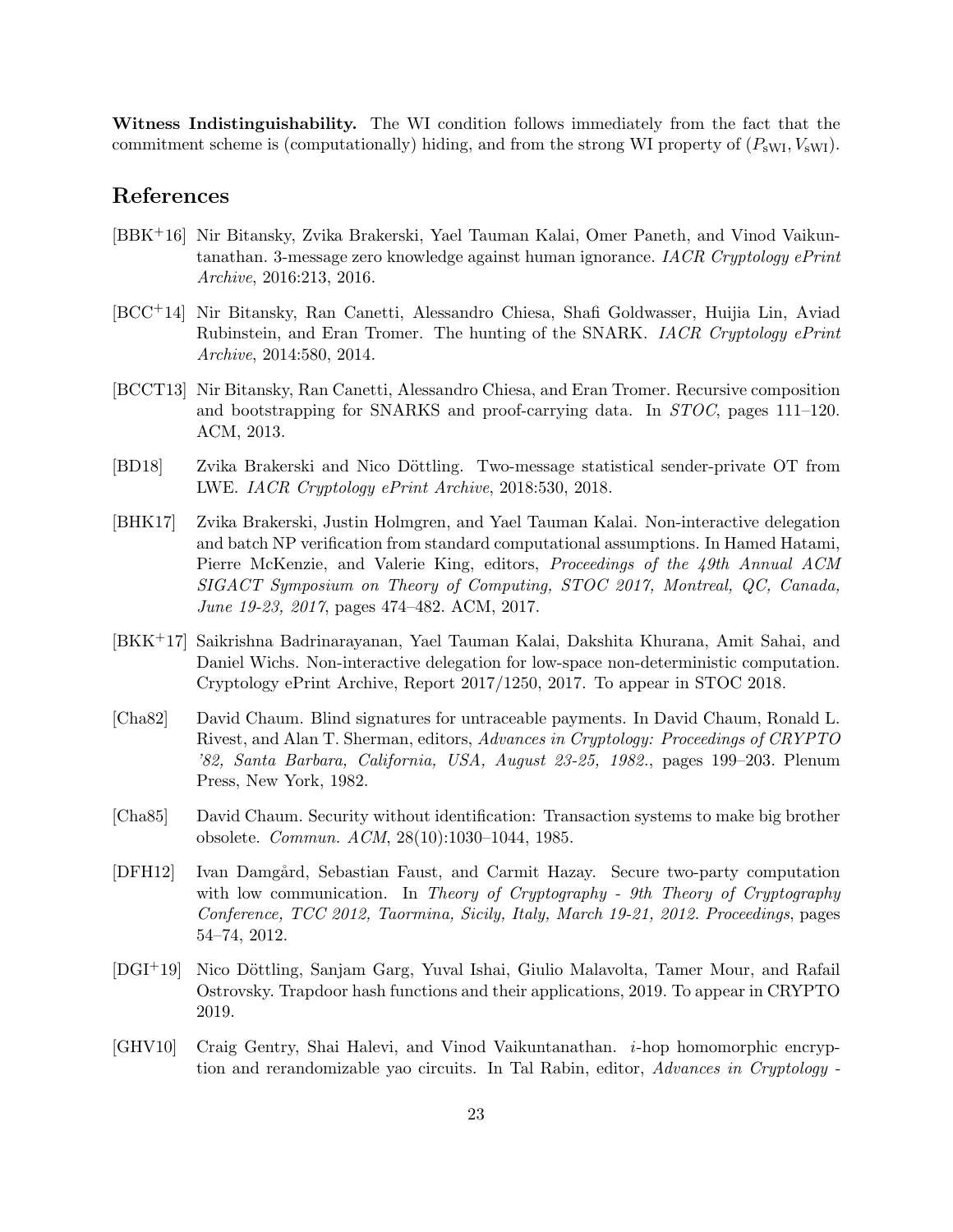CRYPTO 2010, 30th Annual Cryptology Conference, Santa Barbara, CA, USA, August 15-19, 2010. Proceedings, volume 6223 of Lecture Notes in Computer Science, pages 155–172. Springer, 2010.

- <span id="page-23-0"></span>[GKR08] Shafi Goldwasser, Yael Tauman Kalai, and Guy N. Rothblum. Delegating computation: interactive proofs for muggles. In Cynthia Dwork, editor, Proceedings of the 40th Annual ACM Symposium on Theory of Computing, Victoria, British Columbia, Canada, May 17-20, 2008, pages 113–122. ACM, 2008. Full version in [\[GKR15\]](#page-23-10).
- <span id="page-23-10"></span>[GKR15] Shafi Goldwasser, Yael Tauman Kalai, and Guy N. Rothblum. Delegating computation: Interactive proofs for muggles. J. ACM, 62(4):27, 2015.
- <span id="page-23-9"></span>[HK07] Shai Halevi and Yael Tauman Kalai. Smooth projective hashing and two-message oblivious transfer. IACR Cryptology ePrint Archive, 2007:118, 2007.
- <span id="page-23-6"></span>[JKKR17] Abhishek Jain, Yael Tauman Kalai, Dakshita Khurana, and Ron Rothblum. Distinguisher-dependent simulation in two rounds and its applications. In Jonathan Katz and Hovav Shacham, editors, Advances in Cryptology - CRYPTO 2017 - 37th Annual International Cryptology Conference, Santa Barbara, CA, USA, August 20-24, 2017, Proceedings, Part II, volume 10402 of Lecture Notes in Computer Science, pages 158–189. Springer, 2017.
- <span id="page-23-8"></span>[Kal05] Yael Tauman Kalai. Smooth projective hashing and two-message oblivious transfer. In Ronald Cramer, editor, Advances in Cryptology - EUROCRYPT 2005, 24th Annual International Conference on the Theory and Applications of Cryptographic Techniques, Aarhus, Denmark, May 22-26, 2005, Proceedings, volume 3494 of Lecture Notes in Computer Science, pages 78–95. Springer, 2005.
- <span id="page-23-7"></span>[KKS18] Yael Tauman Kalai, Dakshita Khurana, and Amit Sahai. Statistical witness indistinguishability (and more) in two messages. IACR Cryptology ePrint Archive, 2018:168, 2018.
- <span id="page-23-3"></span>[KP15] Yael Tauman Kalai and Omer Paneth. Delegating RAM computations. IACR Cryptology ePrint Archive, 2015:957, 2015.
- <span id="page-23-4"></span>[KPY18] Yael Kalai, Omer Paneth, and Lisa Yang. On publicly verifiable delegation from standard assumptions. IACR Cryptology ePrint Archive, 2018:776, 2018. To appear in STOC 2019.
- <span id="page-23-1"></span>[KRR13] Yael Tauman Kalai, Ran Raz, and Ron D. Rothblum. Delegation for bounded space. In Dan Boneh, Tim Roughgarden, and Joan Feigenbaum, editors, Symposium on Theory of Computing Conference, STOC'13, Palo Alto, CA, USA, June 1-4, 2013, pages 565–574. ACM, 2013.
- <span id="page-23-2"></span>[KRR14] Yael Tauman Kalai, Ran Raz, and Ron D. Rothblum. How to delegate computations: the power of no-signaling proofs. In STOC, pages 485–494. ACM, 2014.
- <span id="page-23-5"></span>[Mic94] Silvio Micali. CS proofs (extended abstracts). In 35th Annual Symposium on Foundations of Computer Science, Santa Fe, New Mexico, USA, 20-22 November 1994, pages